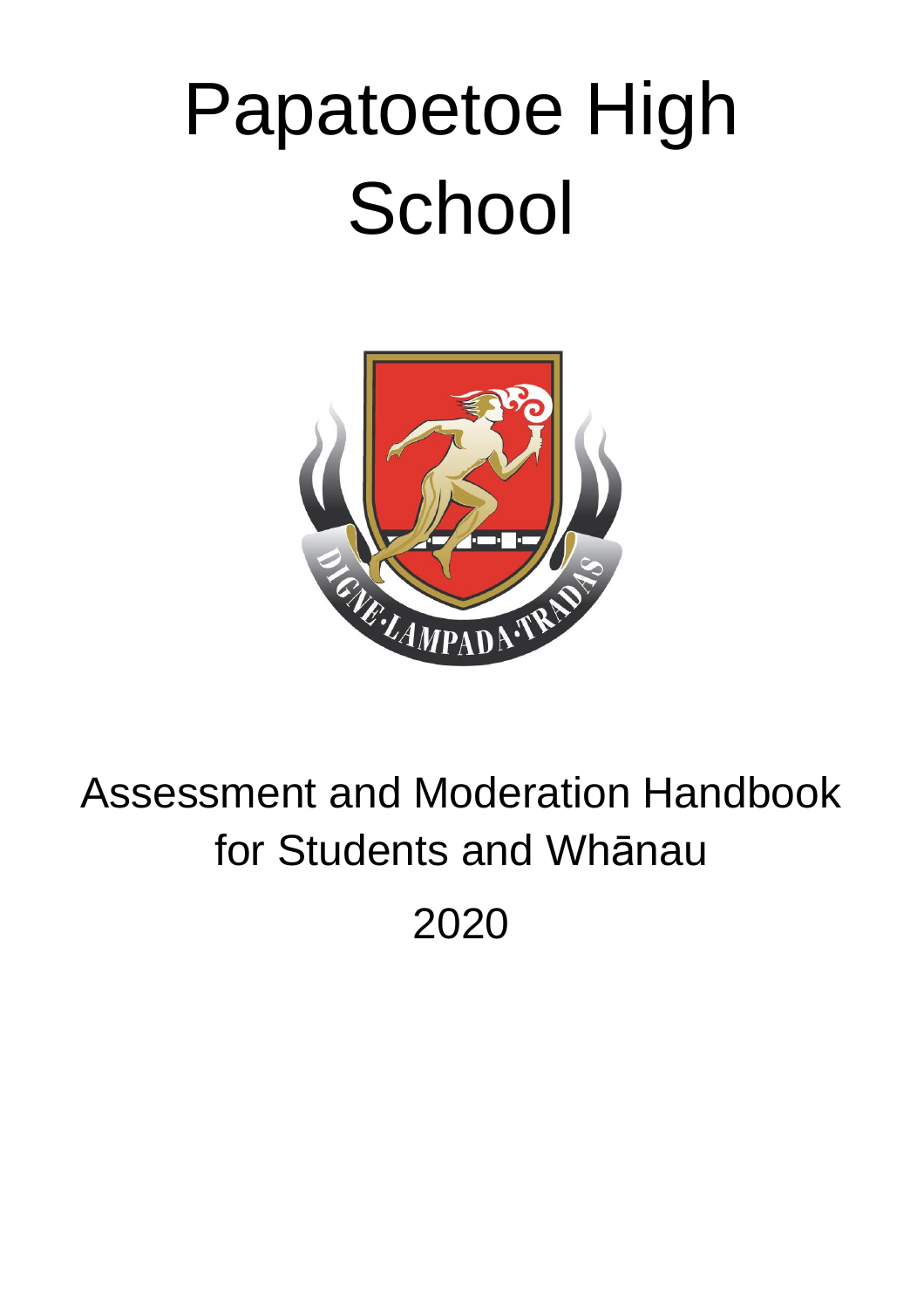#### **ASSESSMENT HANDBOOK FOR STUDENTS AND WHANAU - NCEA**

#### **To watch a video about how NCEA works** go to:

<http://www.nzqa.govt.nz/qualifications-standards/qualifications/ncea/understanding-ncea/how-ncea-works/video/>

#### **NCEA Guide: Mobile App from NZQA**

<http://www.nzqa.govt.nz/qualifications-standards/qualifications/ncea/understanding-ncea/mobile-app/>

To help parents and employers better understand NCEA, NZQA has developed an app designed for mobile devices - phones and tablets. Called NCEA Guide, the app is for parents, whānau and employers and provides quick and easy access to key information about NCEA.

NCEA Guide includes key content about the structure of NCEA, how the qualification is used after studying, how credits work, and how endorsements are earned. Users can also choose to view the content in English or Te Reo. Importantly, parents and whānau can also get information about how they can support family members studying towards gaining their secondary school qualification.

#### **What is NCEA?**

Each year, students study a number of courses or subjects. In each subject, skills and knowledge are assessed against a number of standards. For example, a Mathematics [standard](http://www.nzqa.govt.nz/qualifications-standards/qualifications/ncea/understanding-ncea/how-ncea-works/standards/) could be: *Apply numeric reasoning in solving problems.* There is a range of internal (school-based) and external (assessed nationally) [assessments](http://www.nzqa.govt.nz/qualifications-standards/qualifications/ncea/understanding-ncea/how-ncea-works/standards/) to measure how well students meet these standards.

When a student achieves a standard, they gain a number of credits. Students must achieve a certain number of credits to gain an NCEA certificate. There are three [levels of NCEA certificate,](http://www.nzqa.govt.nz/qualifications-standards/qualifications/ncea/understanding-ncea/how-ncea-works/ncea-levels-and-certificates/) depending on the difficulty of the standards achieved. In general, students work through levels 1 to 3 in years 11 to 13 at school.

#### **Credit requirement**

| <b>NCEA</b> level | Requirements                                                                                         |
|-------------------|------------------------------------------------------------------------------------------------------|
| Level 1           | 80 credits including literacy and numeracy.                                                          |
| Level 2           | 60 credits at level 2 or above including literacy and numeracy.<br>+20 credits from any level        |
| Level 3           | 60 credits at level 3 or above including literacy and numeracy.<br>+20 credits from level 2 or above |

#### **Literacy requirement**

Minimum of 10 credits through either:

- Specified assessment standards specified achievement standards available through a range of subjects and English for Academic Purposes unit standards 22750 and 22751 (minimum total of 10 credits), or
- Unit standards package of three [literacy unit standards](http://www.nzqa.govt.nz/qualifications-standards/qualifications/ncea/subjects/literacy-and-numeracy/literacy-and-numeracy-unit-standards/) (total of 10 credits **all** three required – (US26622, US26624, US26625)

#### **Numeracy requirement**

Minimum of 10 credits through either:

• Achievement standards - [specified achievement standards](http://www.nzqa.govt.nz/qualifications-standards/qualifications/ncea/subjects/literacy-and-numeracy/level-1-requirements/lit-num-subjects/) available through a range of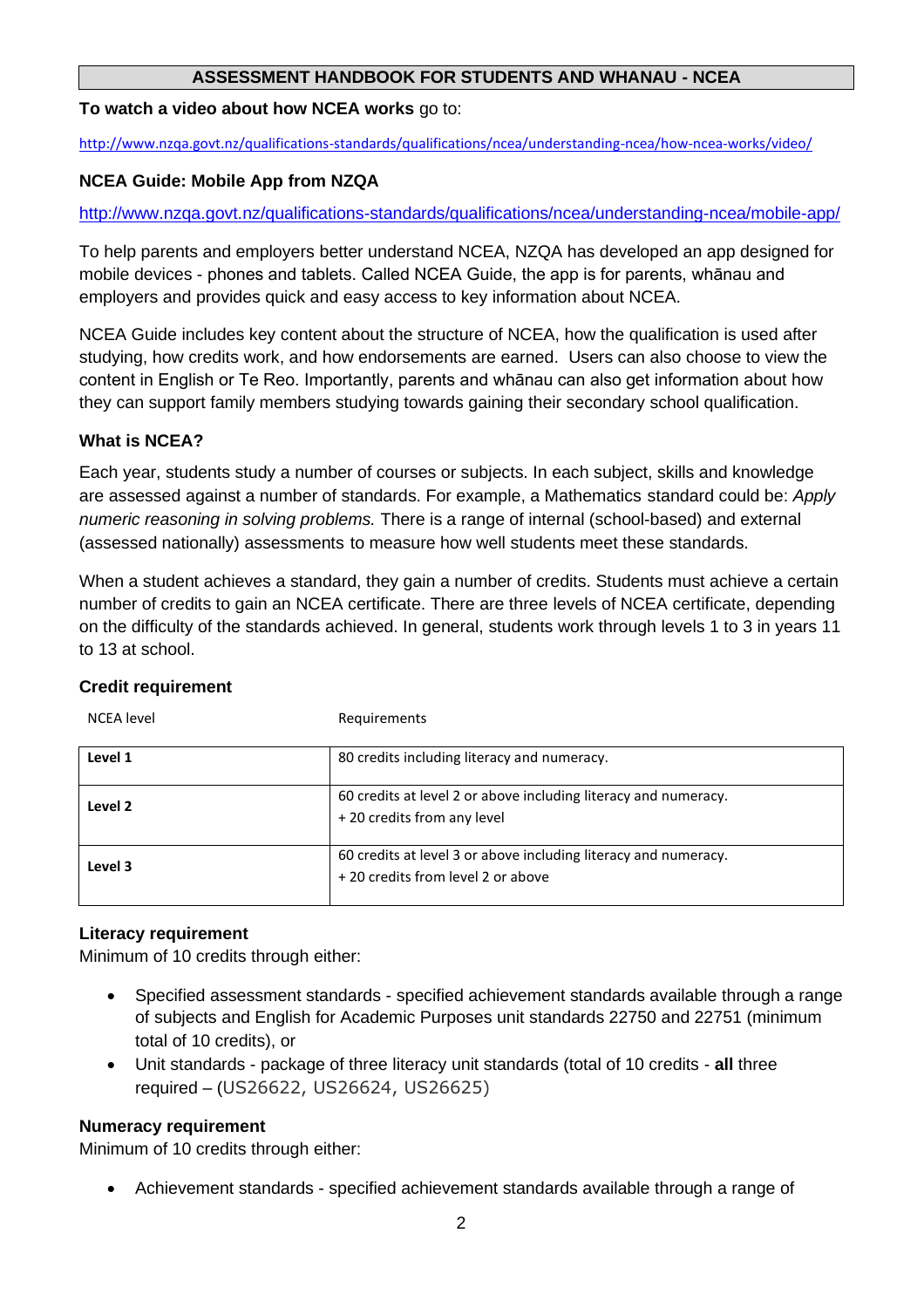subjects - (minimum total of 10 credits), or

• Unit standards - package of three [numeracy unit standards](http://www.nzqa.govt.nz/qualifications-standards/qualifications/ncea/subjects/literacy-and-numeracy/literacy-and-numeracy-unit-standards/) (total of 10 credits - **all** three required US26623, US26626, US26627).

#### **Credits can count towards more than one certificate**

Credits gained at one level can be used for (or count towards) more than one certificate. They may also be used towards other qualifications. For example, unit standards in the domain 'generic computing' might be used towards a Level 2 NCEA certificate as well as towards a National Certificate in Computing (Level 2); or credits gained at Level 3 can also count towards a Level 2 NCEA certificate.

#### **Recognising high achievement with 'endorsements'**

Students are recognised for high achievement at each level by gaining NCEA with Merit or NCEA with Excellence. High achievement in a course is also recognised.

**Certificates** are 'endorsed' to reflect high achievement in a significant number of standards. **Course endorsements** show that students have performed well in an individual course.

Certificate endorsement

If a student gains 50 credits at Excellence, their NCEA will be endorsed with Excellence. If a student gains 50 credits at Merit (or Merit and Excellence), their NCEA will be endorsed with Merit. [The Record of Achievement](http://www.nzqa.govt.nz/qualifications-standards/results-2/record-of-achievement/) shows endorsement awards.

Credits earned can count towards an endorsement over more than one year and more than one level. However, they must be gained at the level of the certificate or above. For example, Level 2 credits will count towards endorsement of a Level 1 NCEA, but Level 1 credits will not count towards endorsement of a Level 2 NCEA.

Course endorsement

Students will gain an endorsement for an individual course if, in a single school year, they achieve:

- 14 or more credits at Merit or Excellence, and

- at least 3 credits are from externally assessed standards, and

- at least 3 credits are from internally assessed standards.

*Note, this external requirement does not apply to Physical Education, Religious Studies or level 3 Visual Arts.*

#### **UNIVERSITY ENTRANCE AWARD**

University Entrance (UE) is the minimum requirement to go to a NZ university. You need:

- NCEA Level 3
- Three subjects **at Level 3 or above**, made up of: o 14 credits each, in three approved subjects
- Literacy 10 credits **at [Level 2 or above](http://www.nzqa.govt.nz/assets/qualifications-and-standards/Awards/University-Entrance/UE-literacy-stds.xls)**, made up of:
	- $\circ$  5 credits in reading
	- $\circ$  5 credits in writing
- Numeracy 10 credits **at Level 1 or above** made up of:
	- $\circ$  achievement standards specified achievement standards available through a range of subjects, or
	- o unit standards package of three numeracy unit standards (26623, 26626, 26627- **all** three required).

Note: The Numeracy requirements are the same as for NCEA Levels 1, 2 and 3.

**Credits**

Note: The UE Literacy requirement is at a higher level than the literacy requirement for NCEA Levels 1, 2 and 3.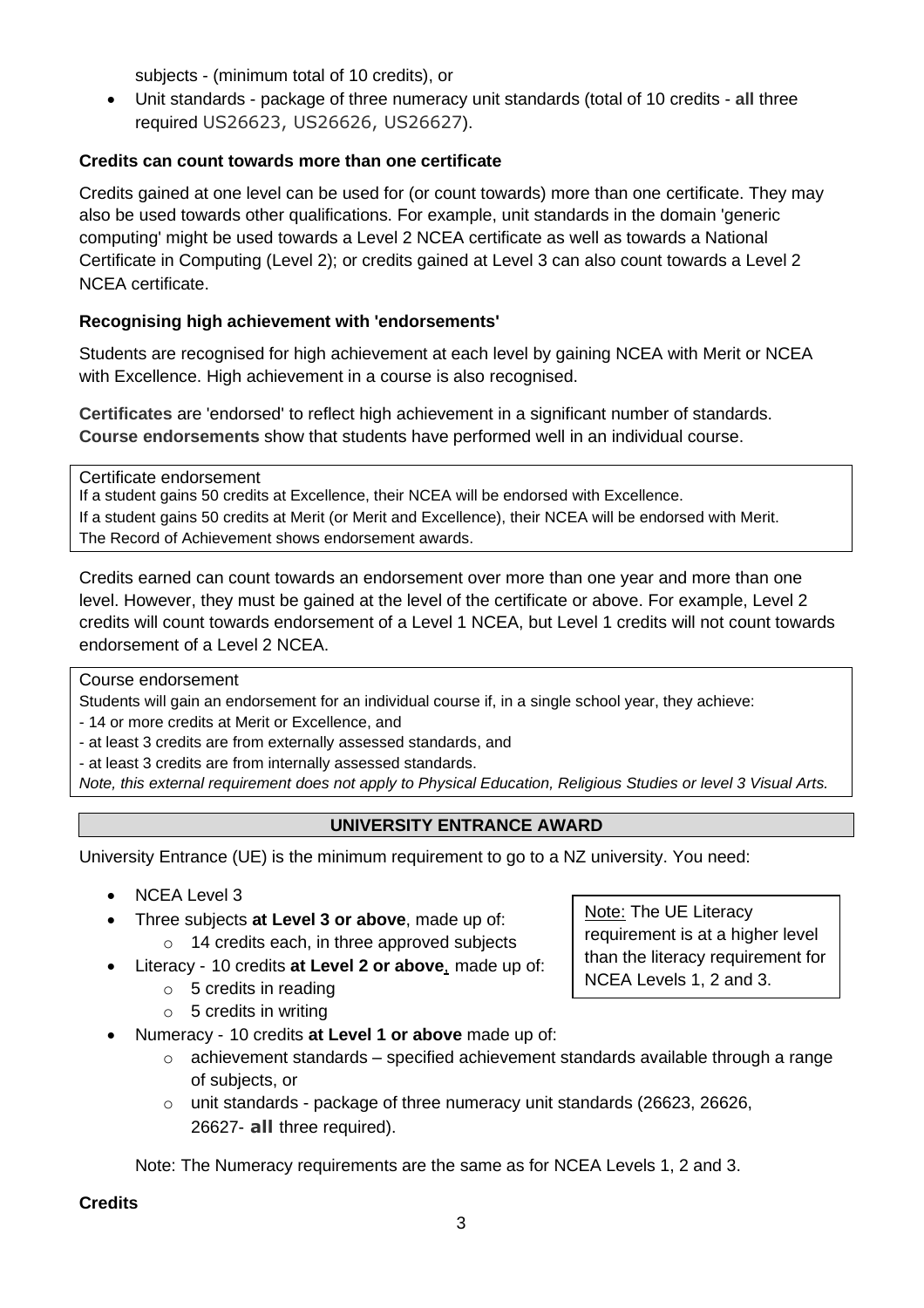Credits can be accumulated over more than one year. Once you have met the requirements for University Entrance it will appear on your Record of Achievement.

#### **VOCATIONAL PATHWAY AWARD**

The Vocational Pathways provide new ways to achieve NCEA Level 2. These pathways will let you see how learning and achievement will be valued in the workplace. They will also suggest the types of study options and jobs opportunities available to learners.

Employers will be able to see learner strengths, abilities, interests and achievements when they look at the Vocational Pathways information.

To achieve the Vocational Pathways Award, a learner must:

- achieve NCEA Level 2 which includes literacy (10 credits) and numeracy (10 credits) at Level 1 or above, and
- achieve 60 Level 2 credits from the Recommended Assessment Standards including 20 Level 2 credits from Sector-Related Assessment Standards for the same Vocational Pathway

A learner can achieve more than one Vocational Pathways Award if they complete the requirements.

#### **KEY WORDS AND EXAMPLES**

#### **Achievement Standards**

These are standards that are used to assess student learning. Each of these standard numbers begins with a '9'. There are four grades for achievement standards:

- Achieved (A) for a satisfactory performance
- Merit (M) for very good performance
- Excellence (E) for outstanding performance
- Not achieved (N) if students do not meet the criteria of the standard

#### **Assessment standards**

This simply means Achievement Standards and Unit Standards. It is a way of putting them together when talking about them.

#### **Approved subjects (also called University Entrance Approved Subjects)**

These are subjects that, at Level 3, count towards the University Entrance requirement. They are assessed through Achievement Standards e.g. English, Physics, Social Studies. (Unit standards courses are not UE approved subjects.)

#### **Course**

This is what you study at school. It is more specific than "subject". Physics is a subject, but Level 1 Physics is a course.

#### **Course prerequisite**

These are school requirements that you must meet to apply for a Level 2 or Level 3 course e.g. for Level 3 Physics you must have achieved a certain number of credits in Level 2 Physics.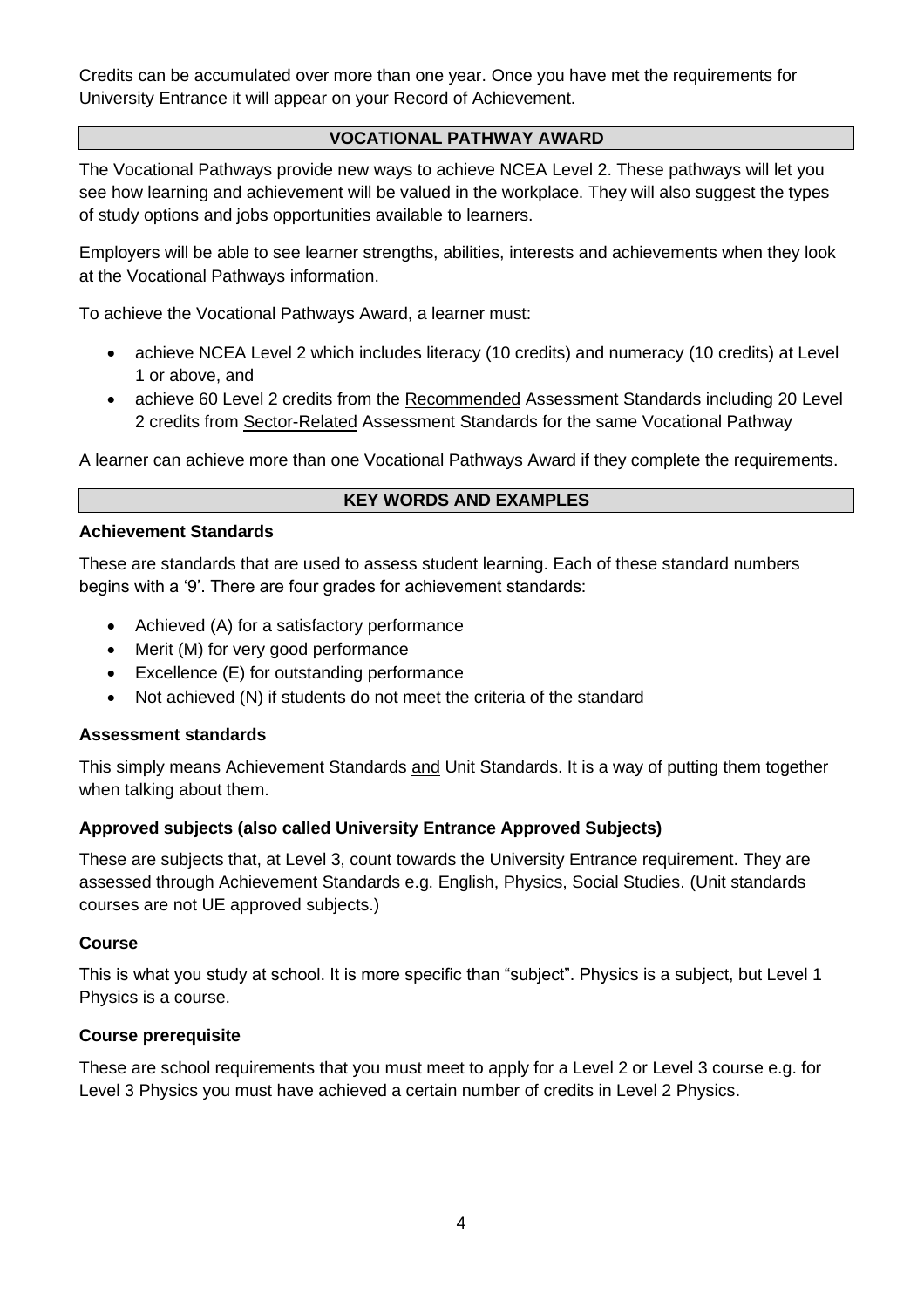#### **Entry requirements**

These are the minimum requirements to get into a Certificate, Diploma or Degree or other training programme after secondary school. They must be met before making an application (except when waiting for external NCEA results). Each university / polytechnic / wananga / PTE has different requirements. e.g. Some programmes at The University of Auckland require you to have taken specific subjects and gained minimum credits in certain subjects. Some programmes have other requirements such as a portfolio, audition and/or interview. To apply for the Navy you need to be 17 years old, be medically fit for service, and meet the citizenship and security requirements.

#### **NSN- National Student Number / Register with NZQA**

You have a unique National Student Number (NSN). You can use this online to look up information that NZQA holds about you, including your entries, results and your Record of Achievement.

Go to the NZQA website<https://secure.nzqa.govt.nz/for-learners/records/register.do?nsn> to register. You will need your NSN number and your date of birth. Decide on your username and password and enter them, then keep them in a safe place. If you get stuck later on, ring the 0800 number.

#### **Record of Achievement**

A Record of Achievement (ROA) is an official transcript from NZQA of all the national qualifications and standards that a person has ever achieved. You are entitled to one free RoA each year (if you had results in the previous year).

#### **Scholarship Exams**

Scholarship provides recognition and monetary reward to top students in their last year of schooling. Scholarship exams enable candidates to be assessed against challenging standards, and are demanding for the most able candidates in each subject.

Scholarship candidates are expected to demonstrate high-level critical thinking, abstraction and generalisation, and to integrate, synthesise and apply knowledge, skills, understanding and ideas to complex situations.

#### **Special Assessment Conditions**

Candidates with a permanent or long-term medical, physical or sensory condition and/or specific learning disability may apply for entitlement to Special Assessment Conditions. It must directly impact on their ability to be assessed fairly in assessments for National Qualifications. The NZQA website contains further information.

#### **STAR (Secondary Tertiary Alignment Resource)**

This is funding that a school receives to pay for students to be involved in tertiary based courses, most of which are courses taught in timetabled classes. These courses are particularly useful for students looking at Level 2 Vocational Pathways.

#### **Unit Standards**

For unit standards, all grades (NAME) may be available, but usually there are just two grades:

- Achieved (A) for meeting the criteria of the standard
- Not achieved (N) if a student does not meet the criteria of the standard

#### **University Entrance Approved Subjects**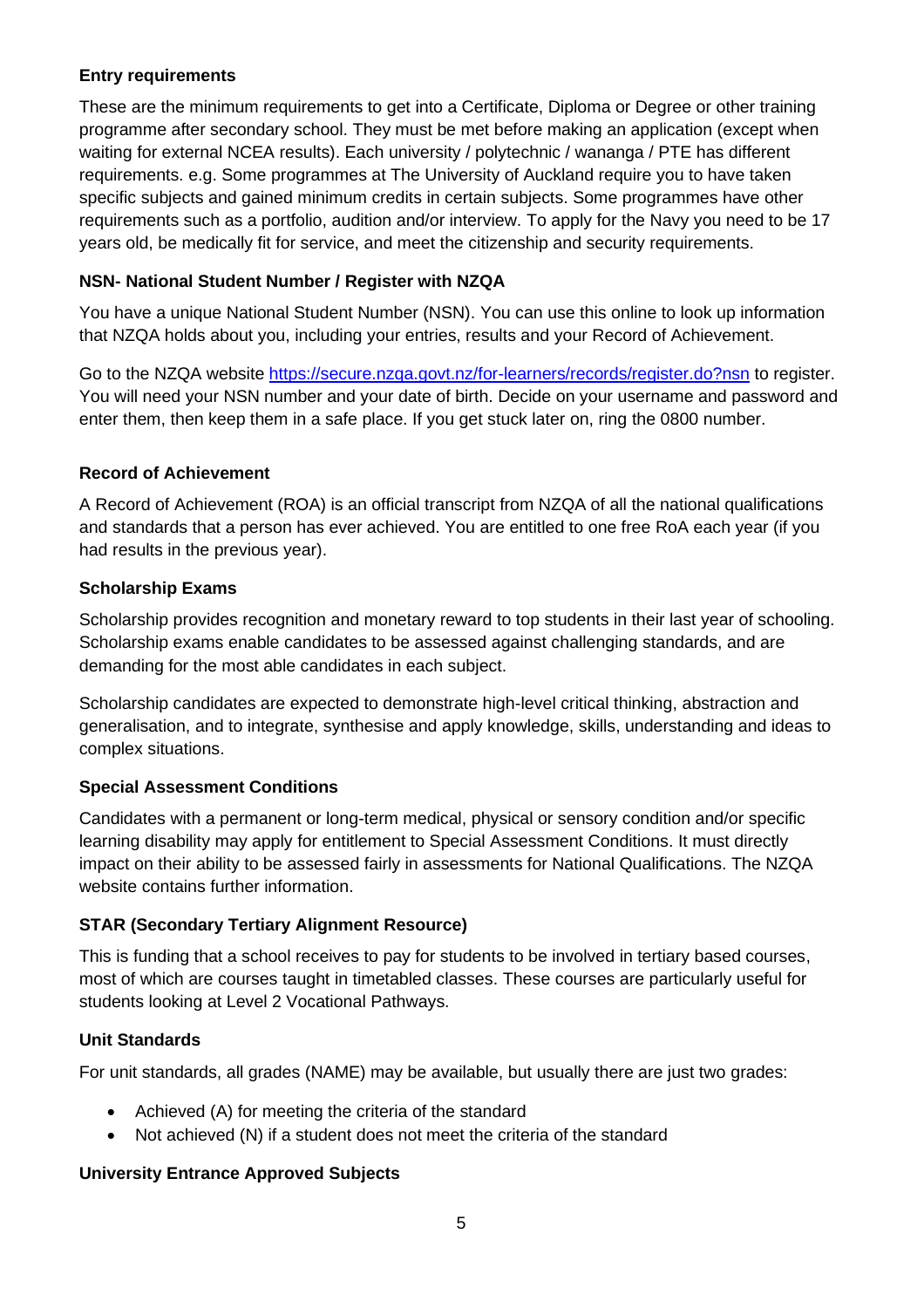These are subjects that, at Level 3, count towards the University Entrance requirement. They are assessed through Achievement Standards e.g. English, Physics, Social Studies. (Unit standards courses are not UE approved subjects.)

#### **Vocational Pathways**

There are six vocational pathways that can help you choose the right subjects and guide you towards different sectors in the workforce.

- Primary Industries
- Services Industries
- Social & Community Services
- Manufacturing & Technology
- Construction & Infrastructure
- Creative Industries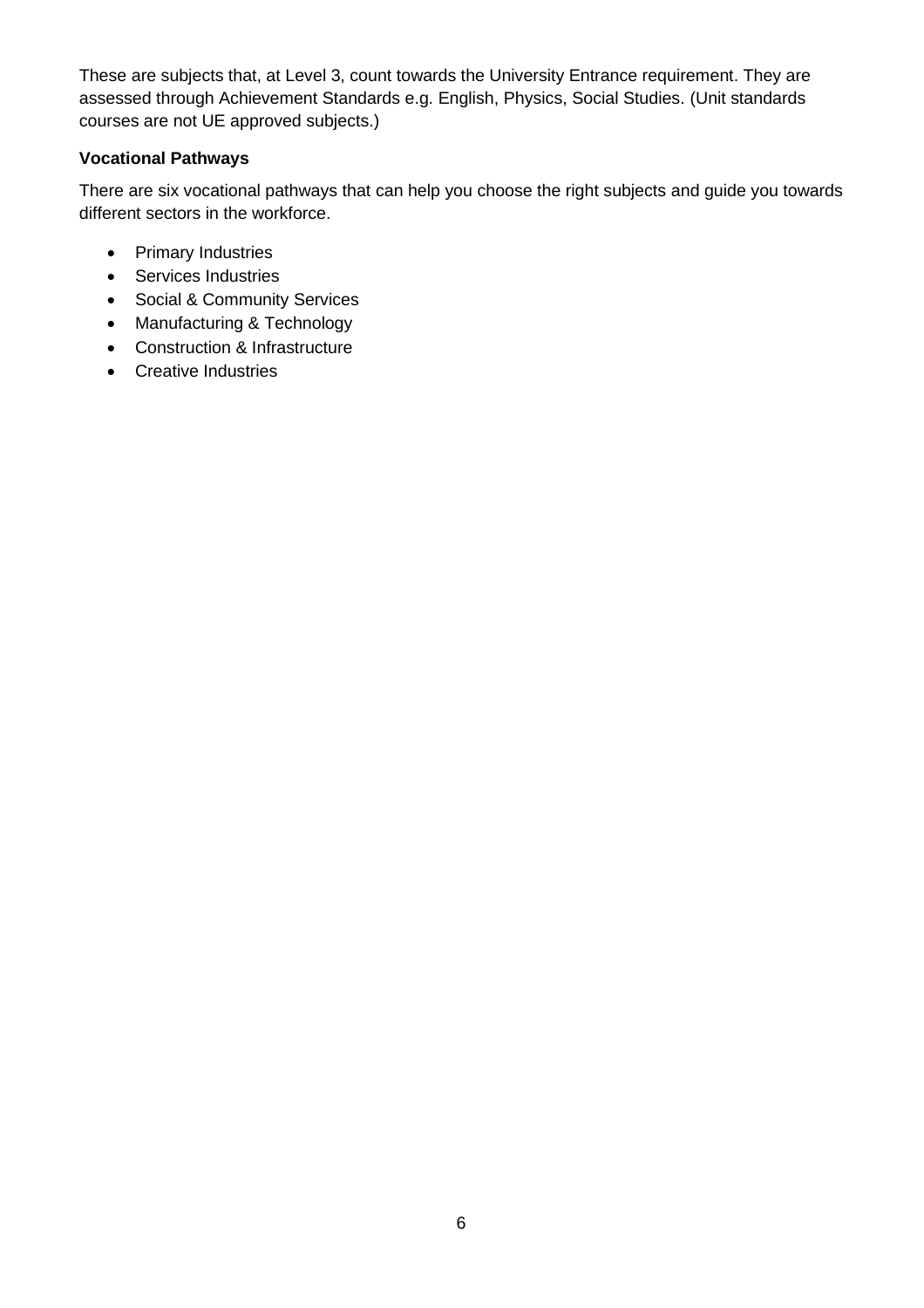# **INTERNAL ASSESSMENTS**

#### **A QUICK SUMMARY OF INTERNAL ASSESSMENT**

- 1. All your work **must be your own work**. If not, your grade will be Not Achieved.
- 2. For some assessment tasks there's only one try, for others there are two.

#### 3. **Follow the rules**

If you don't follow the rules of the assessment, you probably won't get your work marked. Be sure you understand the rules for your assessment task.

4. **Late** To complete an assessment after the assessment date you must apply for an Alternative Assessment Time, and have it approved.

#### 5. **Absence**

If you're sick during an assessment and want to request an Alternative Assessment Time you'll need a medical certificate. Or

You may come to the School health centre for a note to confirm that you were sick at the time. If you know you're going to be away during an assessment for some other reason, talk to your teacher/the HOLA about it, to see if your situation meets the criteria. If it doesn't meet the criteria you may choose to withdraw from the assessment. Fill out the form.

If you're unexpectedly away for another reason contact your teacher urgently to explain this. Whether you can have an Alternative Assessment Time or not will depend on the reason for your absence.

#### 6. **Resubmission**

If you have made a small error in a written task, found in marking; your teacher can return it to you to see if you can recognize the problem and correct it. This is called resubmission. The teacher decides whether your small error will count for resubmission. They can only give you general advice.

#### 7. **Appeal**

If you believe your work has not been marked accurately, or you think you didn't break the rules, you can appeal the teacher's decision. See the form at the back of this book and your teacher to start the process.

#### **SPECIAL ASSESSMENT CONDITIONS**

If you have been identified as having significant learning difficulties, whether physical (for example eye tracking problems) or other (for example dyslexia; greater processing time needed) you may be eligible for special assessment conditions.

These conditions may be extra time, a reader and/or writer, the use of a computer, a separate assessment space or a combination of any/all of these.

The Head of the Learning Support Centre / Principal's Nominee will apply to NZQA for Special Assessment Conditions on behalf of all eligible students. Approved Special Assessment Conditions will be provided for both your NCEA internal assessments and preliminary examinations; and you will receive these conditions in your external assessments.

If you think you may have a learning difficulty/ barrier that would qualify you for SAC, please see the Learning Support Centre or the Principal's Nominee.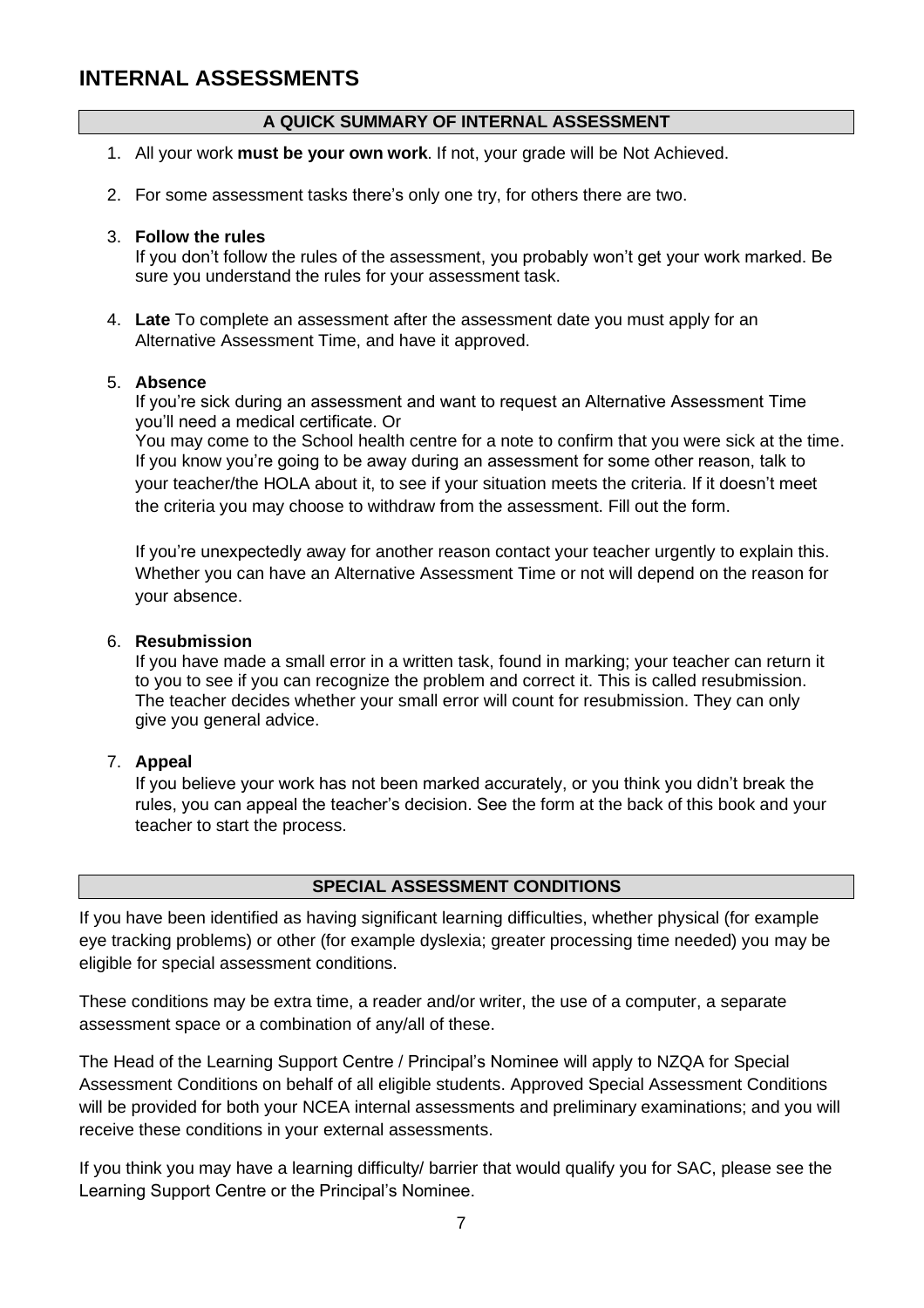#### **INTERNAL ASSESSMENT TYPES - EXAMPLES OF TIMEFRAMES AND LOCATIONS**

#### **Portfolio (e.g. photography)**

- you will start this in class and be given a final due date
- you will usually work at school and at home
- you will work in class time and possibly out of class time at school
- it may include written work e.g. a notebook

#### **Project (e.g. timber garden chair)**

- you will start this in class and be given a final due date
- you will usually work at school and possibly at home
- you will work in class time and possibly out of class time at school
- it may include a theory test

#### **Practical demonstration (e.g. coaching a team; preparing food; carving; customer service skills; playing an instrument)**

- you will be given a date and timeframe to do this
- it may be a few minutes (speech or musical item), a few hours (experiment) or over a period of time (e.g. coaching a team three times)
- it may be out of school, out of class, out of class time and/or out of school time e.g. at a local tertiary provider; in a workplace; at a music evening; in the wharenui
- it may include a theory test and/or explaining what you are doing to the assessor or validator (a validator could be in a workplace)

#### **Written test (e.g. recall of facts; interpretation of text/images/scenarios)**

- you will be given a date and do this in class
- it may be one period, or more than one period

#### **Essay / Assignment (e.g. response to a novel / interpreting an event in history)**

- you may be asked to do this in class and/or at home
- it may be one period, more than one period, or over a week or more

#### **Research project / Assignment (e.g. carrying out a statistics investigation)**

- you may be asked to do this in class and/or at home
- it may be one period, more than one period, or over a week or more

#### **COLLECTING VERIFICATION AND SUFFICIENCY OF EVIDENCE**

#### **Collecting verification**

If you are on placement you may have to get 'signed off' to say that you have demonstrated something e.g. complied with health and safety regulations. The employer/supervisor is your verifier, if they are not a registered assessor or teacher. This is evidence towards your final assessment.

#### **Sufficiency of evidence**

You may have multiple opportunities to show that you can do something up to standard each time, for example using equipment the correct way (e.g. carpentry tools, sound and lighting gear or hospitality knives) or performing a skill more than once (e.g. measuring correctly). This is evidence towards your final assessment.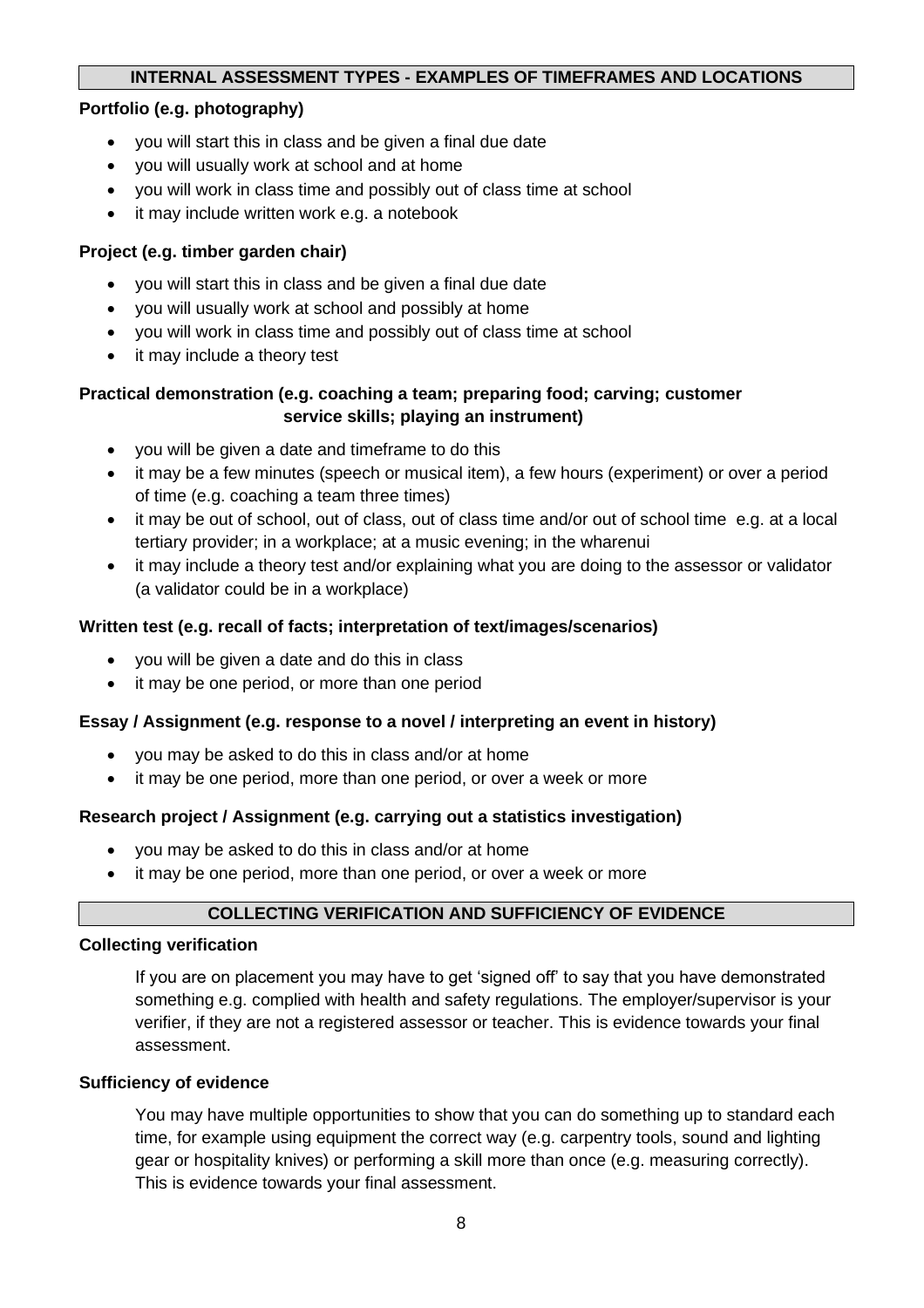#### **AUTHENTICITY**

This means that what you are assessed on must be your own work.

You will be required to sign an authenticity statement for every assessment standard (below).

You may be learning as you go and/or getting ideas from others on the way (e.g. portfolio or project), but the final outcome must be yours. This includes all work, whether written, project, portfolio or any other. If you copy or misuse the work of another student (cheating), your own work is not authentic.

#### **Consequences**

If your work has been found to be not your own work, your teacher may stop your assessment or stop marking it and you

- will be called to provide an explanation to the Principal's Nominee
- will be involved in a formal investigation if it is credible to investigate and a significant breach
- may receive a Not Achieved

# **PAPATOETOE HIGH SCHOOL AUTHENTICITY STATEMENT**

Authenticity Statement

The work I have submitted for this assessment is my own. I have identified my sources and acknowledged quotations and references in this assignment.

Signature of student:

#### This may be included in the Assessment Cover Sheet

#### **ENSURING AUTHENTICITY**

Your teachers will require research-type assessments completed over a period of time to be checked off AND signed at regular intervals.

You may be required to keep a log of what you do; get signed off by the teacher after showing them what you have most recently completed; and show them your work as you complete it step by step. This helps to show it is your own work.

During this checking process, your teacher will give you feedback and provide suggestions about how to improve your final presentation. These suggestions are designed to help you achieve your best possible result.

Your teachers may also require plans, resource material and draft work to be submitted with your final product.

You can also expect in many assessments, such as those using research, that your teacher will ask you questions about your work and your understanding. This is also part of the assessment process, as it is gathering evidence about you and your work.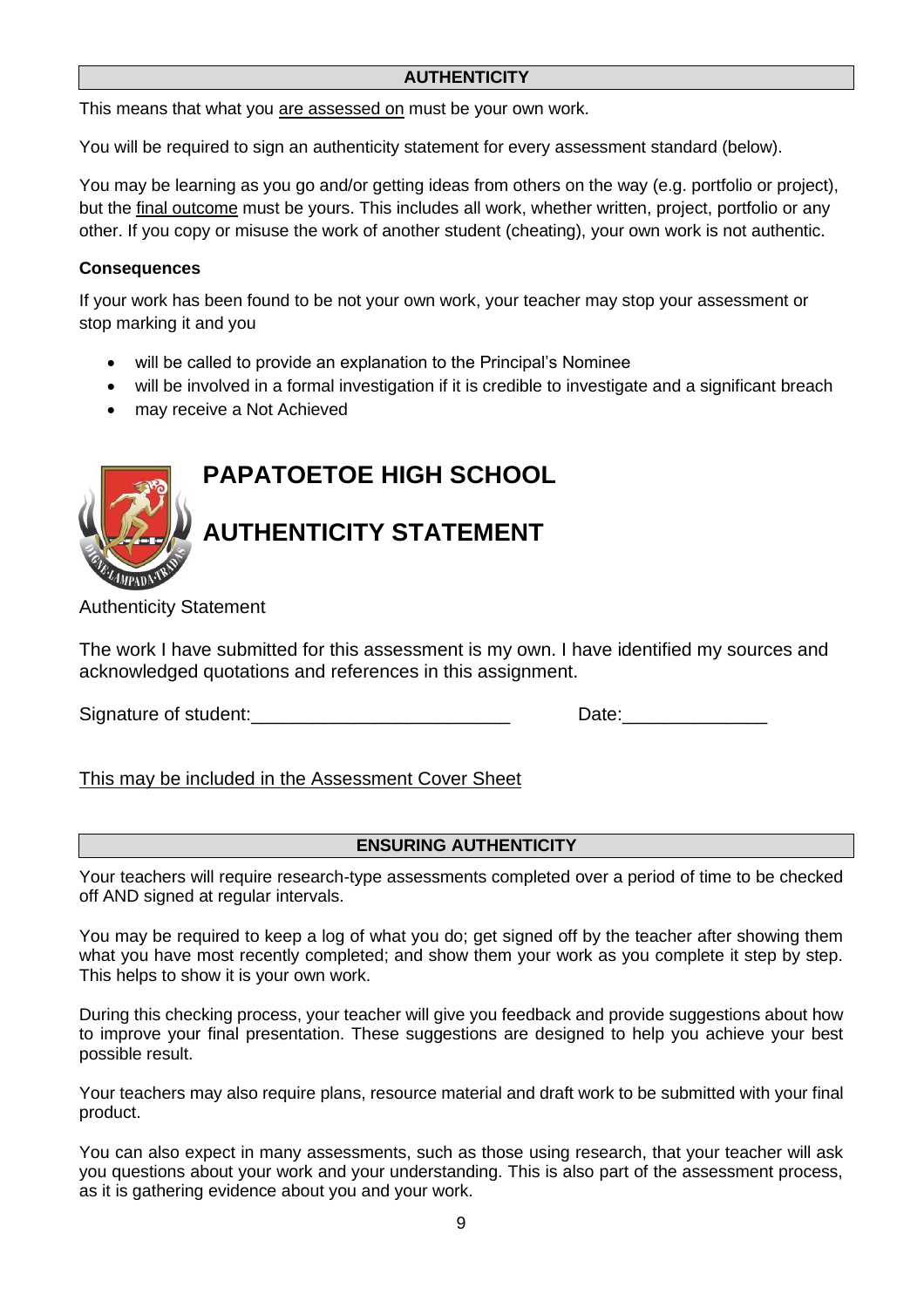#### **CONDITIONS – RULES ABOUT WHAT YOU MUST DO, AND WHAT YOU CANNOT DO**

If any of these Conditions apply to your assessment, you will see them written on your assessment task.

#### **Open book**

• you may use the books / notes / information that the teacher tells you

#### **Closed book**

• you must do the test without any help, or notes of any type

#### **Time allocation (in class/at home/due date)**

• you must complete your assessment within the time allocation written on the task sheet

#### **Test conditions (just like an NCEA end of year exam)**

- no talking.
- no passing notes.
- no communication with anyone except the teacher.
- start when you are told.
- stop writing when you are told.
- hand the work in when you are told.

#### **Consequences**

If you do not follow the test conditions rules above during your assessment, your teacher may stop your assessment and you

- will be called to provide an explanation to the Principal's Nominee
- will be involved in a formal investigation if it is credible to investigate and a significant breach
- may receive a Not Achieved

#### **NOT ALLOWING OTHER STUDENTS TO COPY YOUR WORK**

You may not allow another student to copy your work.

#### **Consequences**

If you allow another student to copy your work, both you and the other student

- will be called to provide an explanation to the Principal's Nominee
- will be involved in a formal investigation if it is credible to investigate and a significant breach
- may receive a Not Achieved

#### **REFERENCING WORK FROM BOOKS, ONLINE, PERSONAL CONVERSATIONS ETC**

You may use the ideas of other people and work from websites/books etc if you

- reference the work/person i.e. list it (website, book, person) and state what information and/or ideas you received from there
- put quote marks around any words that are directly from someone else e.g. Johnson said "the character of Bob showed great courage"
- clearly write where a diagram, photo or image of any kind is from (website, book, person)

In some subjects there may be 'referencing conventions' that you need to follow. Your teacher will explain this, if you need to do that.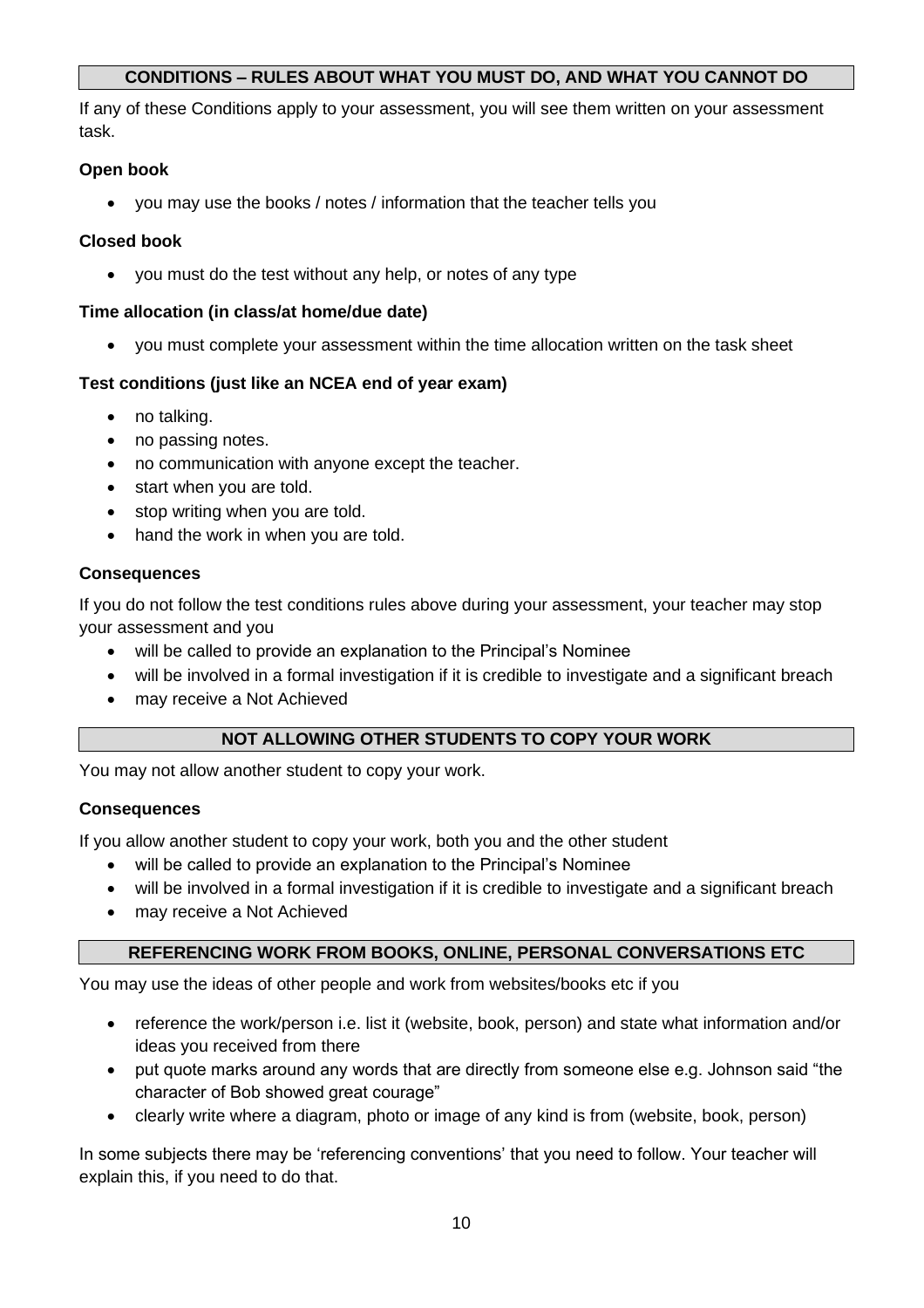#### **Consequences**

If you have used someone's work and not referenced it, your teacher may stop marking your assessment and you

- will be called to provide an explanation to the Principal's Nominee
- will be involved in a formal investigation if it is credible to investigate and a significant breach
- may receive a Not Achieved

#### **ASSESSMENT TIMES AND REQUESTS FOR ALTERNATIVE ASSESSMENT TIMES**

#### **Notification of Assessment Times**

- you will receive an assessment statement for each course.
- the assessment statement will give you the school term when the assessment is taking place / the due date, and possibly the week.
- your teacher will tell you the date and time of your assessment two weeks (at the latest) before the assessment takes place / before the due date.

#### **Alternative Assessment Time application**

This request must be in writing using the approved form at the end of this booklet. A copy of the approved form will be attached to your assessment by your teacher.

• you may make a request to complete the work after the time the assessment is taking place / the due date, if you are in the following categories:

#### Before the assessment you may make a request if you are unable to attend because you:

- have ill health (a medical certificate must be provided or you may come to the School health centre for a note to confirm that you were sick at the time)
	- have a bereavement (a note must be provided)
	- are representing the school e.g. in sport
	- have a clash with another assessment e.g. one assessment requires you to be out of school while the other is in class
	- are at an approved off-site commitment e.g. MIT trades academy, a Gateway placement or Youth Employability Passport work placement

After the assessment you may make a request if you were unable to attend because you:

- had ill health (a medical certificate must be provided or you may come to the School health centre for a note to confirm that you were sick at the time)
	- had a bereavement

#### **What if I am present for one part and miss another part of an assessment / time?**

The Alternative Assessment Time application must be used if you miss any scheduled assessment, or **part** of a scheduled assessment.

This means that if you are away, the reason MUST be the list above if you are requesting an Alternative Assessment Time. One example would be that you were away for one week of an inclass research assignment that took three weeks.

Your teacher cannot just 'give you another period because you were away'. It must be documented and you must meet the criteria.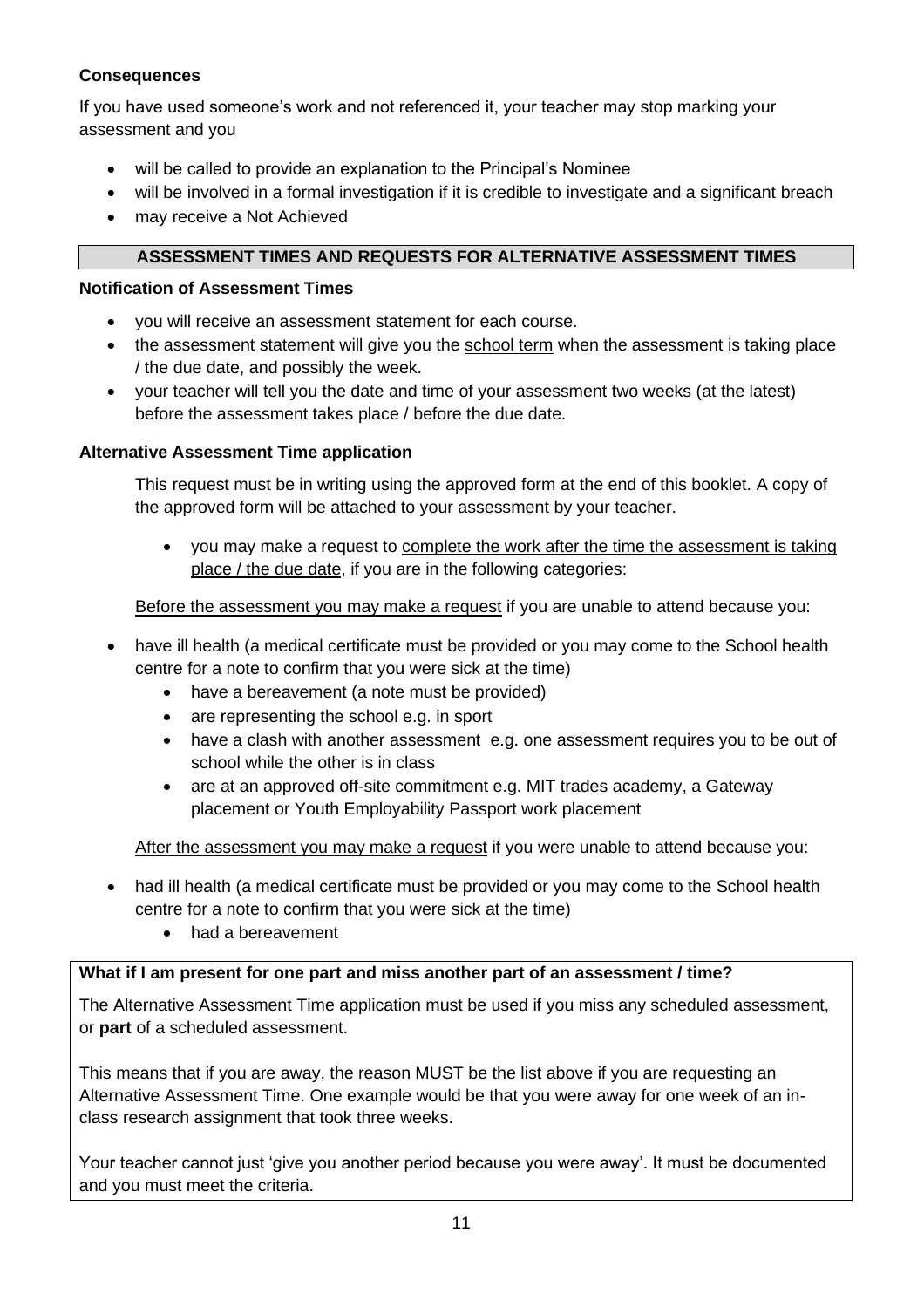This Alternative Assessment Time application must go to the Head of Learning area. If approved

- the teacher will organise the alternative assessment time with you (e.g. a new due date; a rescheduled time; more time in class) and write it on the application form
- the HOLA will file the original of the application form, once the assessment is complete

If you have a situation that does not come under these Alternative categories you must see the NZQA Principal's Nominee (the Deputy Principal: Assessment and Reporting).

#### **INDIVIDUALISED PLANS**

#### **Your teacher may ask you to discuss the timing of your assessment because you have**

- an Individualised Learning Plan in your course and are therefore doing one or more of these:
	- $\circ$  taking an additional assessment standard off-course (PLEASE FILL OUT THE FORM)
	- o taking an optional assessment standard in the course
	- o being assessed when you have completed the learning
- agreed to an offer / requested to take an additional assessment standard off-course e.g. a dance standard at Polyfest (PLEASE FILL OUT THE FORM)
- requested to take an assessment standard in the course, although you missed the *learning* in class because you were e.g. in hospital or enrolled late, and are willing to do the learning in a self-directed way

#### **MARKING, MODERATION AND RETURN OF STUDENT WORK**

It should take less than three weeks for your work to be marked and shown to you with your results.

During this time, it is marked as well as moderated. This means that a sample of student work is checked by another teacher to ensure that the marking is accurate and consistent.

Once the marked work is shown to you in class, there may be a chance to do a resubmission if you have made a small error or two. See the section on resubmissions. Once that is complete, the final grades are entered on the KAMAR student database and your work will be returned to you (unless there is a commercial reason why it cannot be returned).

#### **RESUBMISSIONS**

If part of an assessment has a small error than can be found and corrected by you (timeframe depends on the task), then your teacher will give you ONE opportunity to complete a resubmission. An example is where you used the correct method but made an error with the calculation in that method.

Your teacher is not allowed to give the class any feedback, or do any more teaching about that topic, before the resubmission. You will receive some broad guidance but nothing specific or detailed.

This opportunity may be offered outside of class time. It is up to you whether you complete it or not.

#### **PRIVACY AND ACCESS**

You have certain rights of access to and privacy over your grades.

- Results/grades will be reported individually to you, and not read out or shown to other students
- Your work and recorded grades will be stored securely
- Completed assessments will be returned to you, unless they are purchased under a licence stating that they cannot be returned to students (the majority can)
- Assessments that will be used for moderation will be scanned, printed and stored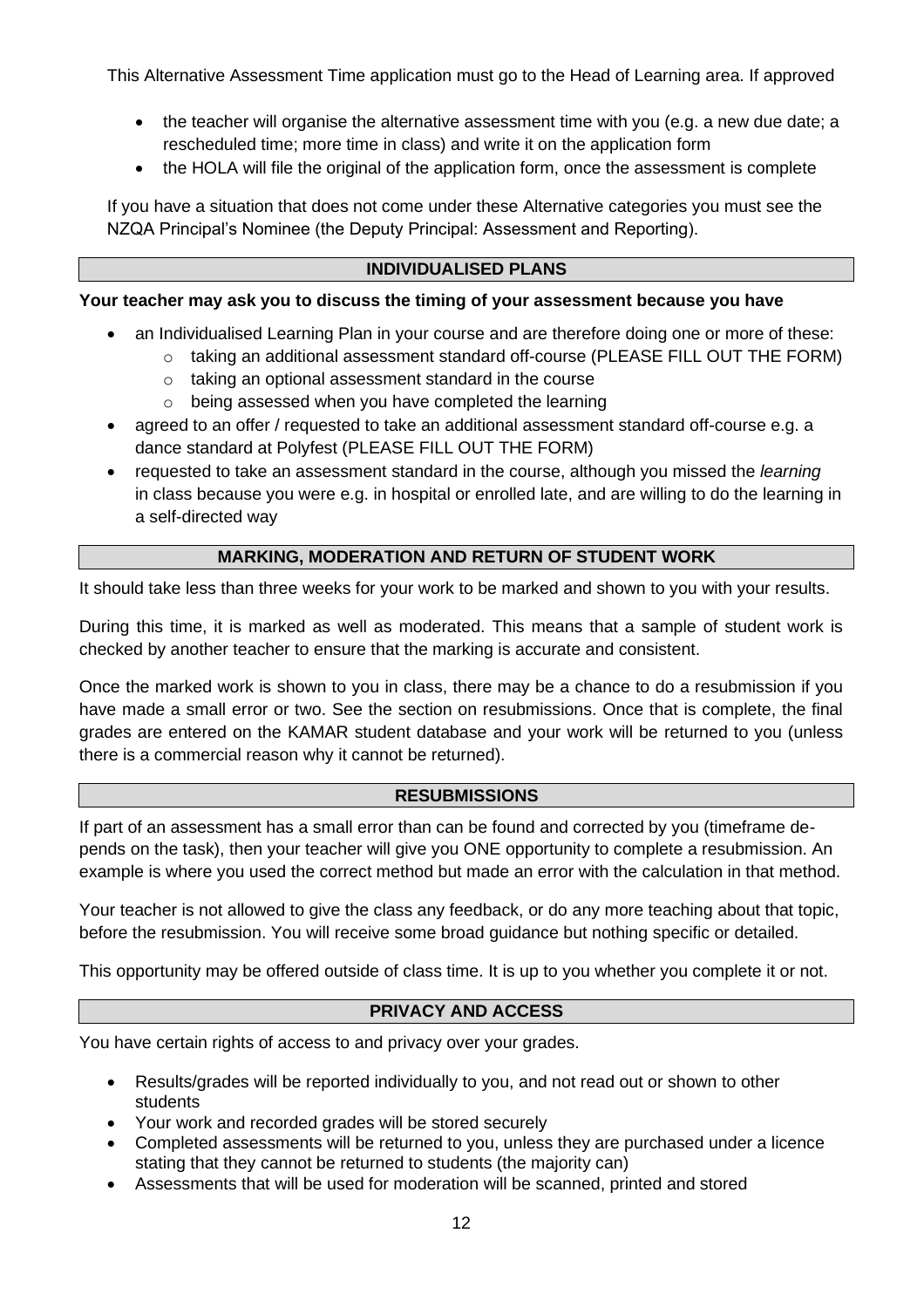#### **SIGNING A PRINT-OUT OF YOUR RESULTS**

For EVERY assessment standard that you receive a result for, even Not Achieved, you must sign a KAMAR print-out if you agree that your result is recorded correctly.

- If you think the result is incorrect, don't sign, and tell your teacher that it needs to be changed.
- If you think the recorded result is unfair, you should have already requested an appeal (due 7 days after receiving your result - see Appeals section).

#### **APPEALS**

You are able to request an appeal if:

a) You feel the assessed/recorded result is unfair or inaccurate.

b) You feel the marking is inconsistent.

c) You disagree with the decision relating to assessment misconduct (authenticity issue / copying or allowing others to copy / referencing issue / not complying with assessment conditions)

- Your teacher will explain the marking criteria when your work is returned (after any resubmission opportunity)
- You have seven (7) days after receiving your grade to make an appeal. You must not alter your work in any way during this period. Altered work will not be reconsidered.
- An appeal sheet is included with this booklet and is to be used for all appeals.
- If the matter cannot be resolved, the Deputy Principal Assessment and Reporting will investigate the issue and make a decision which will be final.
- You will be informed in writing of the decision.

#### **FURTHER OPPORTUNITIES FOR ASSESSMENT**

Your learning area MAY provide you with ONE other opportunity for assessment in each assessment standard within the following year.

If there is going to be NO further opportunity, then you will be told at the beginning of the year that there is ONLY ONE opportunity. This will be in your Assessment Statement for the course.

If your assessment has a small error than can be found and corrected by you in 15-20 minutes, then your teacher will give you ONE opportunity to complete a resubmission. An example is where you used the correct method but made an error with the calculation in that method.

If there is a Further Opportunity for Assessment, it will be

- within a year of the first one
- a different assessment task, not the same one as the original one
- offered to all students
- possible to improve your grade NA, A, M, E are all available in an Achievement Standard whatever the first one was. You will be awarded the higher grade achieved over both opportunities.
- with the same assessment conditions as the first one
- available to all students, including those who were not able to sit the original assessment for an acceptable reason (not if you were truanting for example)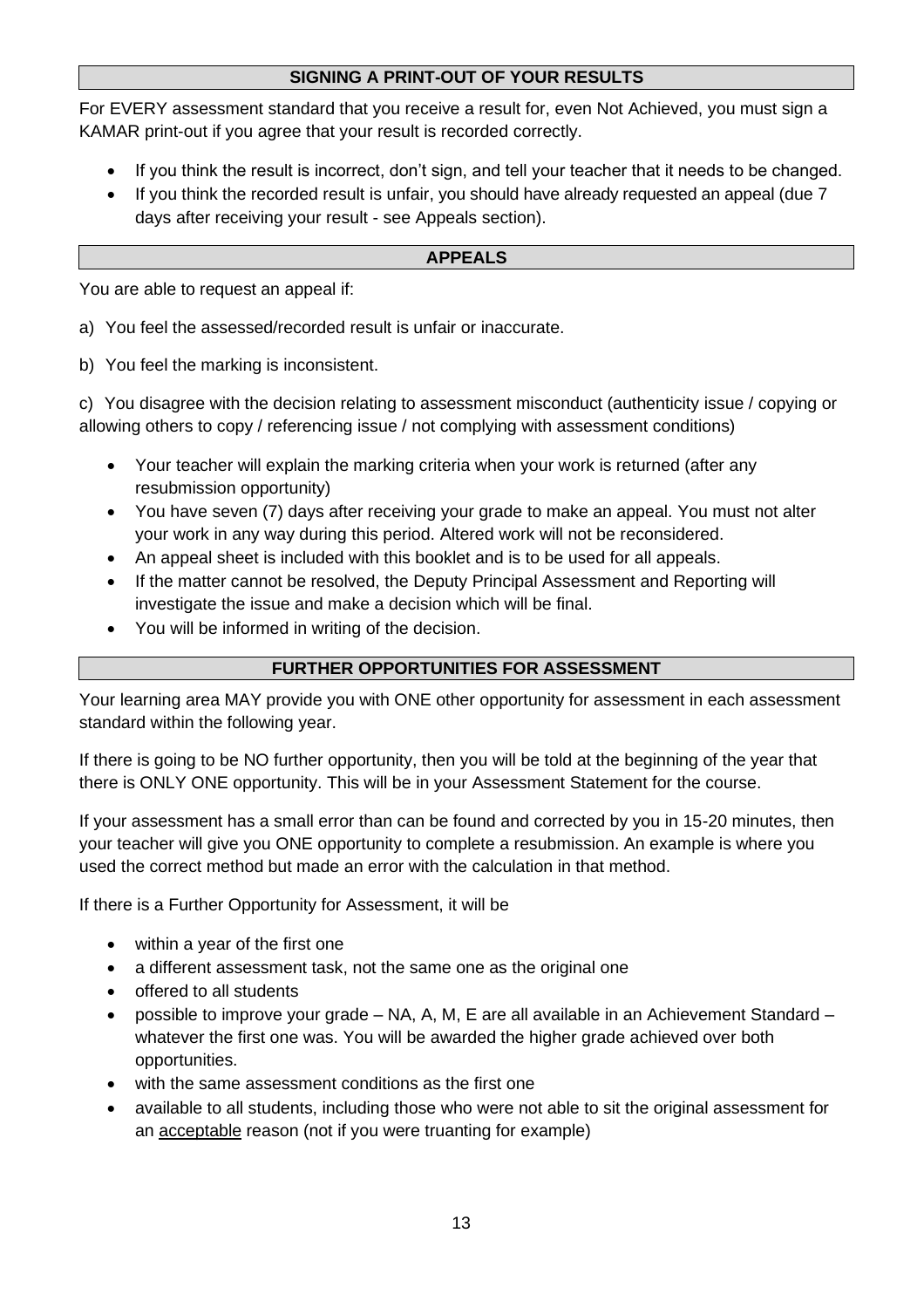#### **ASSESSMENT STANDARDS IN A FOLLOWING YEAR**

If you take a course that has an assessment standard you have already passed, you DO NOT NEED TO DO IT AGAIN.

However, you ARE ALLOWED and encouraged to do it again if you want to improve your grade eg. from Not Achieved to Achieved etc.

#### **WITHDRAWALS**

Have you had very poor attendance for a period of time, no matter what the reason?

If so, you may have missed so much work that you have not learned enough to complete the assessment tasks and achieve them.

You are able to apply for a withdrawal from an assessment standard if you are in a situation like this.

In any other situation where you may wish to withdraw, first check with your teacher to see if you are / could be on an Individualised Learning Plan. This may help you to plan and manage your work, especially in courses where there are various pathways such as music or textiles technology.

If you wish to apply for a withdrawal for any other reason, please talk to your teacher, mentor and your whānau to discuss options and consequences.

The withdrawal application form is at the end of this booklet, and needs to be signed by you and your parent/caregiver.

#### **YOUR RESPONSIBILITIES**

You should keep your own separate record of results.

It is your responsibility to check your results in KAMAR and on the NZQA website on a regular basis (see the section on checking and tracking).

Keep your NSN (National Student Number) and your password to the NZQA website in a safe place.

Sign the KAMAR print-out to acknowledge your acceptance of results.

Check that you are entered for credits that will meet your achievement goals, for example the literacy/numeracy; Vocational Pathway Award and/or University Entrance Award requirements.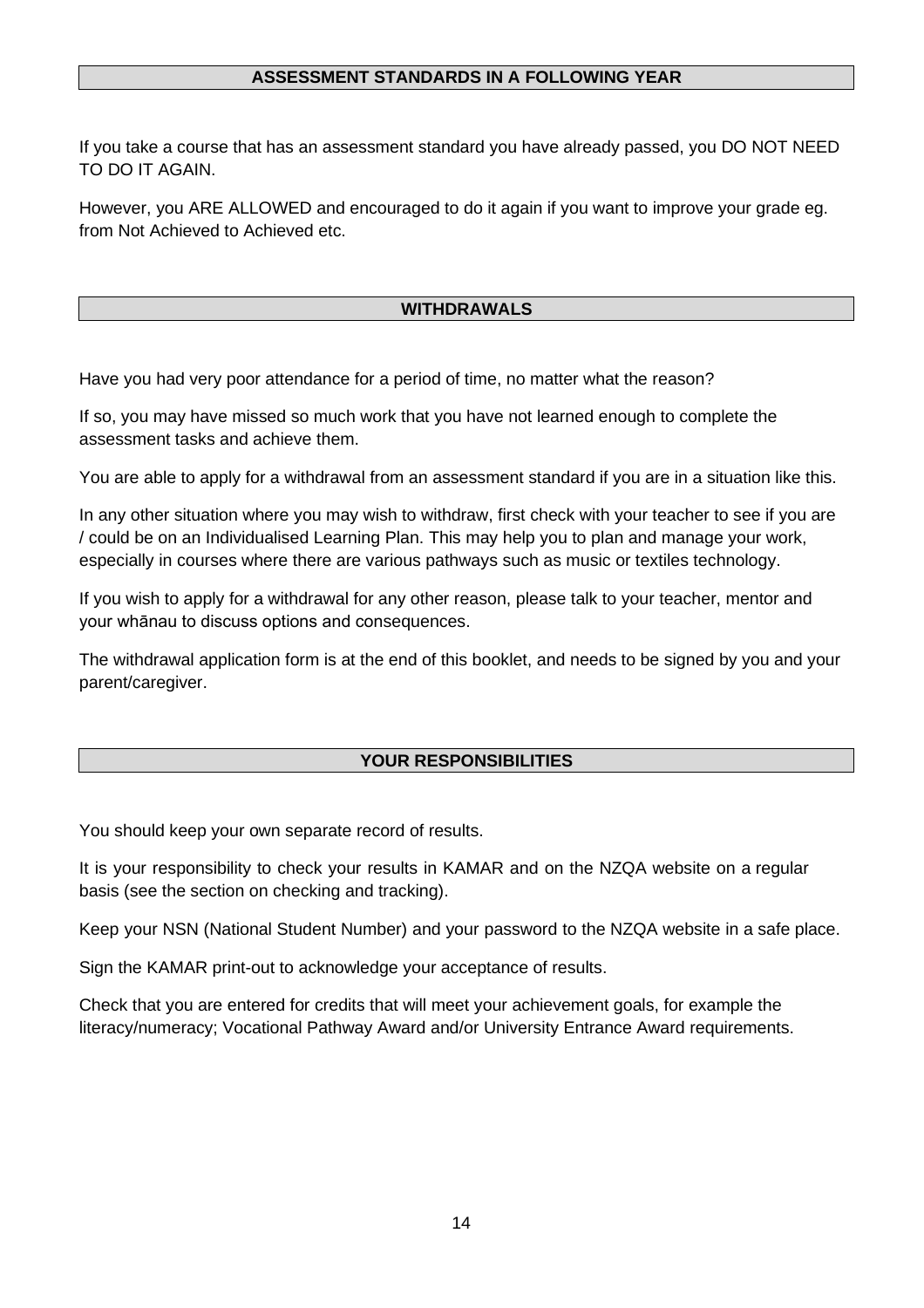#### **CHECKING AND TRACKING YOUR RESULTS**

Use the Learner Login facility on the NZQA web site to check your results. They are submitted on the 1<sup>st</sup> of the month to NZQA by the school, so updates are not immediate.

Go to:<http://www.nzqa.govt.nz/for-learners/index.html>

#### **NCEA Student App from NZQA**

The App is available from the iTunes and Google Play stores.

What does the App do? Students were involved in the design of the App from the beginning, and chose the functions that were of most value to them. Functionality provides you with the ability to:

- Select and set your NCEA credit goals and targets
- See how you are tracking towards NCEA Levels one, two and three, including Literacy, Numeracy and University Entrance (UE)
- Set reminders for each standard such as when assignments are due
- Capture your results as they are achieved and cross check with the school or NZQA
- Personalise with information such as NSN number or details about a course or standard (such as the teacher's name or timetabled classroom)
- Customise with different colour coding options and the ability to add photos
- Use in English and Te Reo Māori.

#### **KAMAR Student Database Access**

Students and parents can access results from KAMAR on the internet with the Parent/Student Portal. Contact the school for the username and password details.

#### **KAMAR App - What's Required?**

- An iPad, iPhone or iPod Touch running iOS 7 or later
	- o Staff, Students or Parents can download the KAMAR app for iOS from the App Store within iTunes (search for 'KAMAR').
- OR an Android device running Android version 2.1 or later
	- o Staff, Students or Parents can download the KAMAR app for Android from Google Play on their Android device directly (search for 'KAMAR')
- Access to the school network via wireless or over the internet
- Contact the school for the username and password details

# **EXTERNAL ASSESSMENTS**

#### **DERIVED GRADE FOR EXTERNALLY ASSESSED STANDARDS**

- You can apply for a derived grade if you believe your performance in the external examinations has been impaired because of illness, injury, family bereavement, trauma or any other unforeseen circumstances. A medical certificate and/or other satisfactory written evidence must be provided.
- Applications are made to NZQA for a derived grade via the Deputy Principal Assessment and Reporting. NZQA will ask the school to provide evidence of your ability from formative assessments and/or the preliminary exams held during the year.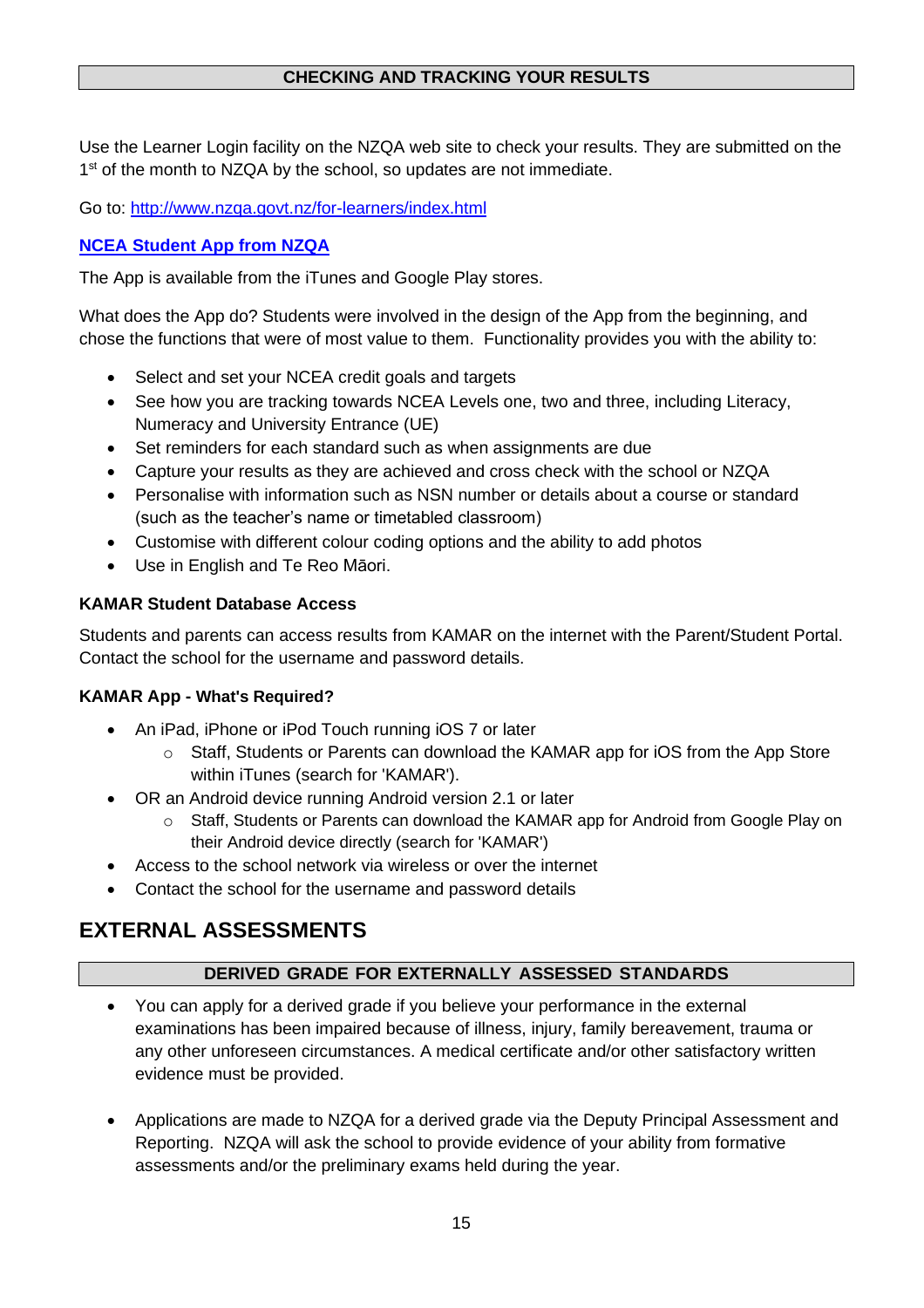#### **ALTERNATIVE ASSESSMENT TIME APPLICATION**

| Before the assessment (fill out if applicable)                               |                                                                              |                                                                                                                                                                                      |
|------------------------------------------------------------------------------|------------------------------------------------------------------------------|--------------------------------------------------------------------------------------------------------------------------------------------------------------------------------------|
| I am unable to attend / complete this assessment because I (please circle):  |                                                                              |                                                                                                                                                                                      |
| $\bullet$<br>$\bullet$                                                       | have a bereavement (attach note)<br>am representing the school e.g. in sport | have ill health (attach medical certificate OR a note from the school health centre)<br>have a clash e.g. one assessment requires me to be out of school while the other is in class |
|                                                                              |                                                                              | am at an approved off-site commitment e.g. MIT trades academy, a Gateway<br>placement or Youth Employability Passport work placement                                                 |
| After the assessment (fill out if applicable)                                |                                                                              |                                                                                                                                                                                      |
| I was unable to attend / complete this assessment because I (please circle): |                                                                              |                                                                                                                                                                                      |
| $\bullet$                                                                    | had a bereavement (attach note)                                              | had ill health (attach medical certificate OR a note from the school health centre)                                                                                                  |
| Nominee (the Deputy Principal: Assessment and Reporting).                    |                                                                              | Note: If you have a situation that does not come under these categories, fill out this form and see the NZQA Principal's                                                             |
|                                                                              |                                                                              |                                                                                                                                                                                      |
| Received by Head of Learning area/Delegate Name: _____________________ Date  |                                                                              |                                                                                                                                                                                      |
|                                                                              |                                                                              | Approved / Not Approved (circle) Signed: __________________________________Date ____________________                                                                                 |
|                                                                              |                                                                              |                                                                                                                                                                                      |
|                                                                              |                                                                              | Alternative arrangements are (teacher to state e.g. new due date / rescheduled time / more time etc)                                                                                 |
|                                                                              |                                                                              |                                                                                                                                                                                      |
|                                                                              |                                                                              | This has now been actioned. Teacher signature:___________________________Date _____________________                                                                                  |
|                                                                              |                                                                              |                                                                                                                                                                                      |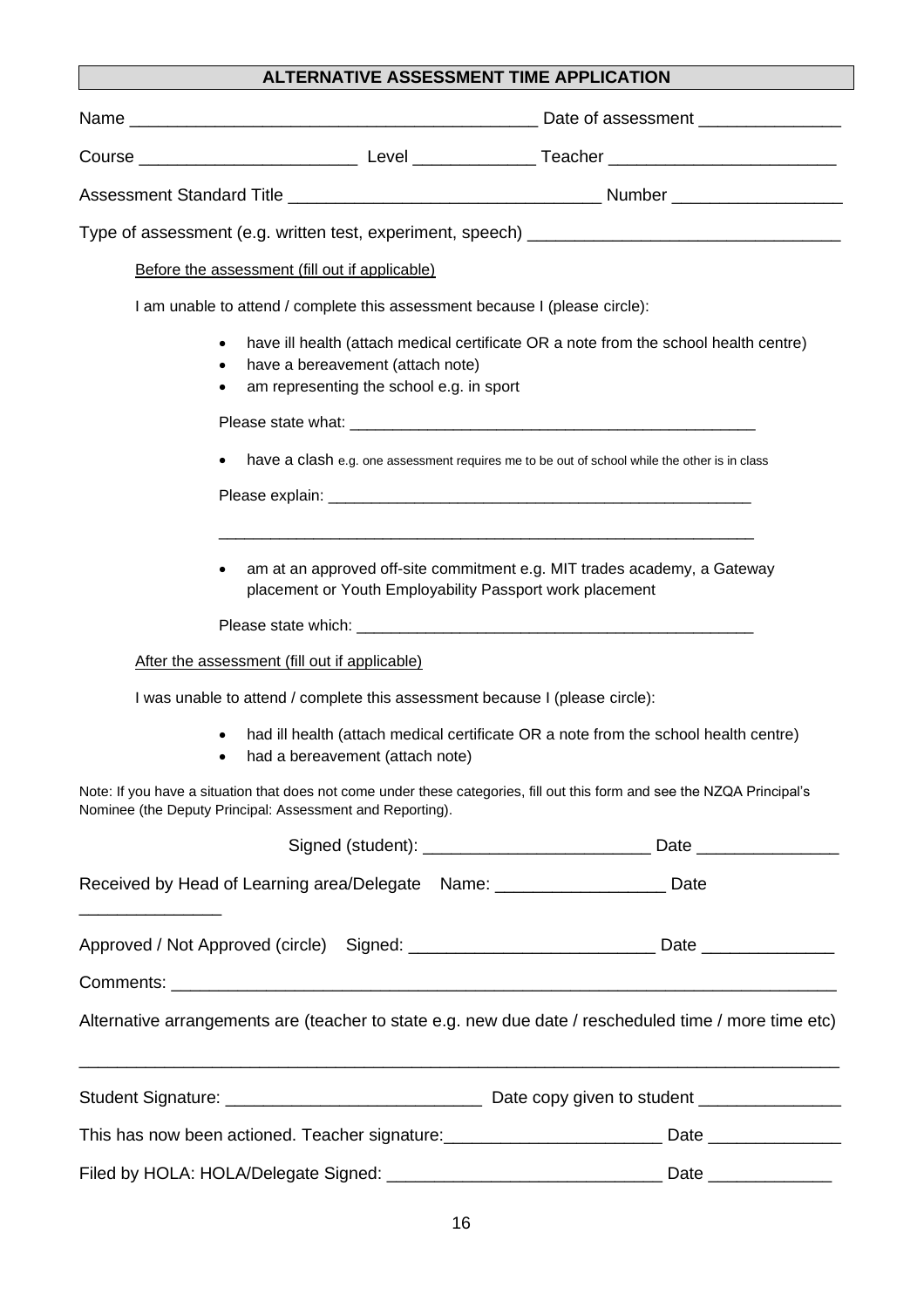| APPLICATION FOR ADDITIONAL ASSESSMENT STANDARD |  |
|------------------------------------------------|--|
|------------------------------------------------|--|

| To the Principal's Nominee: Please enter the student above for this additional standard:                  |                                                         |  |      |  |
|-----------------------------------------------------------------------------------------------------------|---------------------------------------------------------|--|------|--|
| This student is taking an <b>Individualised Learning Plan</b> in this course. Course ____________________ |                                                         |  |      |  |
|                                                                                                           |                                                         |  |      |  |
|                                                                                                           |                                                         |  |      |  |
|                                                                                                           |                                                         |  |      |  |
|                                                                                                           |                                                         |  |      |  |
| Teacher name:____________________________Signed: _______________________Date _______________________      |                                                         |  |      |  |
| This student wants this additional opportunity for Polyfest / Extension / Other ____________________      |                                                         |  |      |  |
|                                                                                                           |                                                         |  |      |  |
|                                                                                                           |                                                         |  |      |  |
|                                                                                                           |                                                         |  |      |  |
| Teacher name:_______________________________Signed: _______________________Date ___________________       |                                                         |  |      |  |
|                                                                                                           |                                                         |  |      |  |
|                                                                                                           |                                                         |  |      |  |
| Please enter the student for this standard (BEFORE THE FINAL DATE IN FEBRUARY):                           |                                                         |  |      |  |
|                                                                                                           |                                                         |  |      |  |
|                                                                                                           |                                                         |  |      |  |
|                                                                                                           |                                                         |  |      |  |
| Teacher name:_______________________________Signed: _______________________Date ___________________       |                                                         |  |      |  |
|                                                                                                           |                                                         |  |      |  |
| To the Principal's Nominee: Please enter this result as the teacher cannot do this on Kamar:              |                                                         |  |      |  |
|                                                                                                           |                                                         |  |      |  |
| HOLA/Delegate Name: _____________________Signed: _________________________Date ____________________       |                                                         |  |      |  |
| Entered by PN                                                                                             |                                                         |  |      |  |
|                                                                                                           |                                                         |  |      |  |
| OR (if after 1 December datafile return) Entry and result entered directly to NZQA by the PN              |                                                         |  |      |  |
| Principal's Nominee:                                                                                      | _______________________Signed: ________________________ |  | Date |  |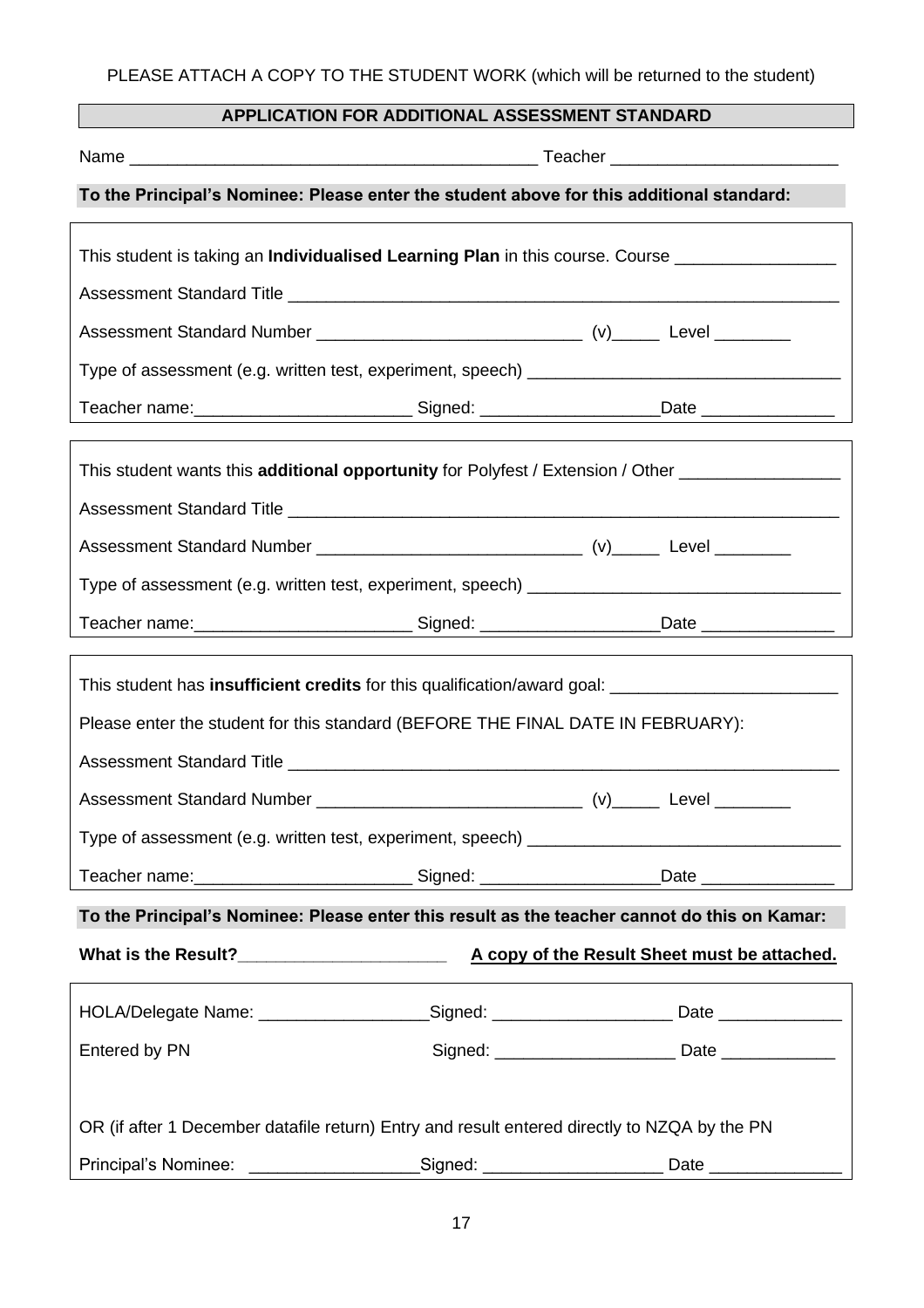

#### **ASSESSMENT APPEAL FORM**

# **PAPATOETOE HIGH SCHOOL**

# **ASSESSMENT APPEAL FORM**

*Appeals policy: If a student feels that an injustice has been done in the marking of an assessment by a teacher an opportunity is provided to make an appeal. Such an appeal should not be made for frivolous reasons but all genuine appeals will be treated seriously. An appeal could be lodged for a number of reasons:*

- *1. Parts or sections of an assessment were not marked.*
- *2. When the success criteria were collated an error was made.*
- *3. Conflict over a teacher's interpretation of the marking schedule.*

*An appeal must be submitted in writing within 7 days of receiving a result using this form and be initially submitted to the teacher concerned. Generally, appeals are resolved at this level but if students are still not satisfied they may approach the HOLA and/or the Principal's Nominee. There is further provision to make a request for an independent expert to verify a grade.*

|                                    |  | ,我们也不能会有什么。""我们的,我们也不能会不能会不能会不能会不能会不能会不能会不能会不能会。""我们的,我们也不能会不能会不能会不能会不能会不能会不能会不能     |  |  |
|------------------------------------|--|--------------------------------------------------------------------------------------|--|--|
|                                    |  |                                                                                      |  |  |
| Appeal submitted in time: Yes / No |  | Marker consulted: Yes / No                                                           |  |  |
| Adjustment to grade: Yes / No      |  | Records updated: Yes / No                                                            |  |  |
|                                    |  |                                                                                      |  |  |
|                                    |  |                                                                                      |  |  |
|                                    |  | The student has been given a copy of this form and verbally notified of the outcome. |  |  |
|                                    |  |                                                                                      |  |  |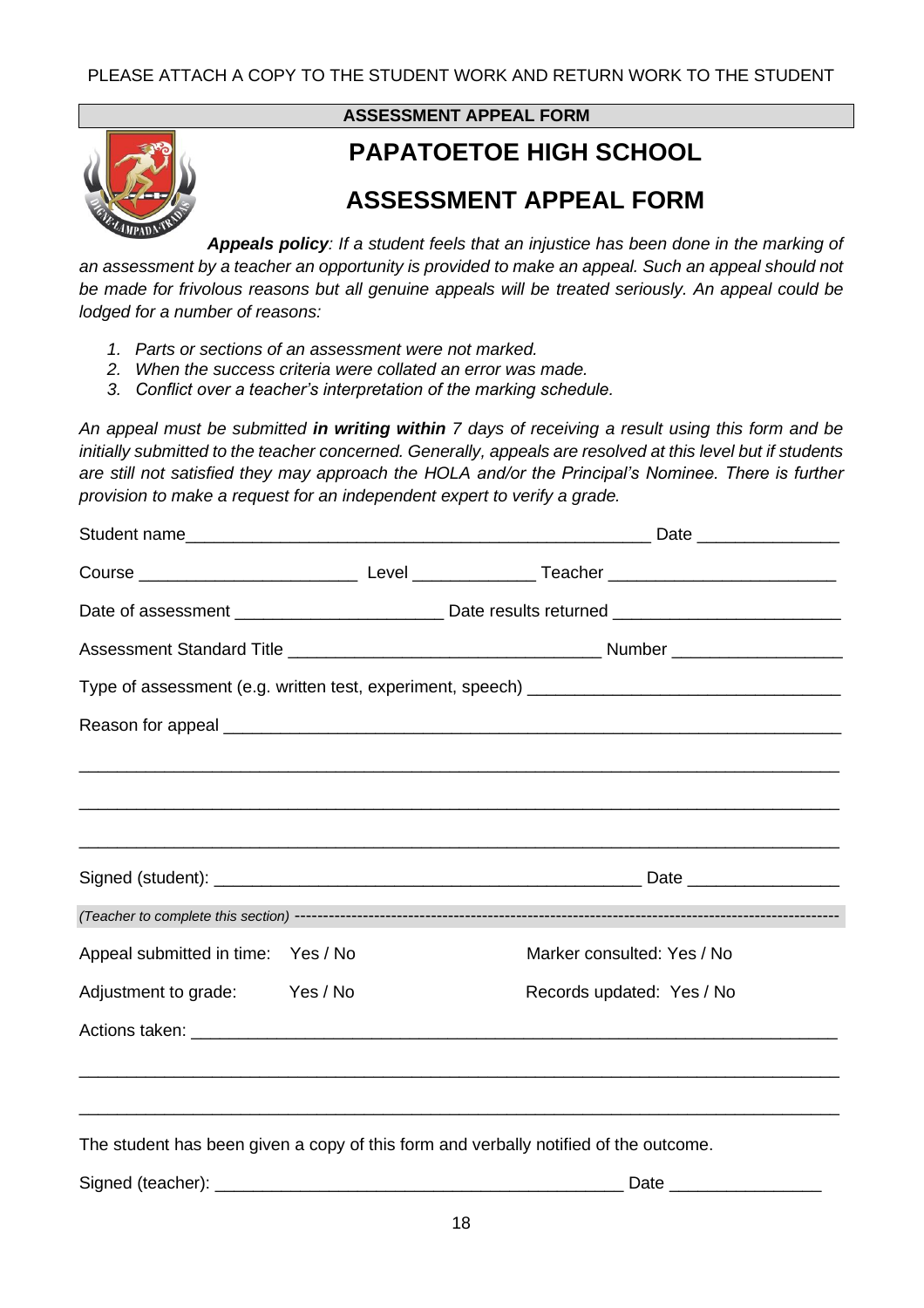### PLEASE GIVE THIS FORM TO STUDENT RECORDS FOR FILING

| WITHDRAWAL FORM                                                          |  |                                                                                                           |  |  |  |  |
|--------------------------------------------------------------------------|--|-----------------------------------------------------------------------------------------------------------|--|--|--|--|
|                                                                          |  |                                                                                                           |  |  |  |  |
|                                                                          |  |                                                                                                           |  |  |  |  |
|                                                                          |  |                                                                                                           |  |  |  |  |
|                                                                          |  |                                                                                                           |  |  |  |  |
|                                                                          |  |                                                                                                           |  |  |  |  |
| Reason for withdrawal application (please circle):                       |  |                                                                                                           |  |  |  |  |
| poor attendance and work has been missed<br>$\bullet$                    |  |                                                                                                           |  |  |  |  |
| I do not consider that I need this standard / these credits<br>$\bullet$ |  |                                                                                                           |  |  |  |  |
| $\bullet$<br>other<br>$\bullet$                                          |  | I consider that I will have too much difficulty in attempting this standard                               |  |  |  |  |
| I have discussed this with my (please tick):                             |  |                                                                                                           |  |  |  |  |
| course teacher<br>$\bullet$                                              |  |                                                                                                           |  |  |  |  |
| academic mentor                                                          |  |                                                                                                           |  |  |  |  |
| whānau<br>$\bullet$                                                      |  |                                                                                                           |  |  |  |  |
|                                                                          |  | I have checked to ensure that I have still gain 14 credits at Level 3, if I am aiming for the UE Award    |  |  |  |  |
| excellence endorsement                                                   |  | I have checked to ensure that I am still eligible for a course endorsement, if I am aiming for a merit or |  |  |  |  |
| Literacy if any of those are my current goals                            |  | I have check to ensure that this will not affect my eligibility to achieve literacy, numeracy and/or UE   |  |  |  |  |
| I wish to withdraw from this standard.                                   |  |                                                                                                           |  |  |  |  |
|                                                                          |  |                                                                                                           |  |  |  |  |
| I have discussed the above with my child.                                |  |                                                                                                           |  |  |  |  |
|                                                                          |  |                                                                                                           |  |  |  |  |
|                                                                          |  |                                                                                                           |  |  |  |  |

Teacher name :\_\_\_\_\_\_\_\_\_\_\_\_\_\_\_\_\_\_\_\_\_\_\_\_\_\_\_\_\_\_\_Signed: \_\_\_\_\_\_\_\_\_\_\_\_\_\_\_\_\_\_\_\_\_\_\_\_\_\_Date \_\_\_\_\_\_\_\_\_\_\_\_\_\_\_\_\_\_\_\_\_\_\_\_\_\_

Actioned by course teacher:

### PLEASE GIVE THIS FORM TO STUDENT RECORDS FOR FILING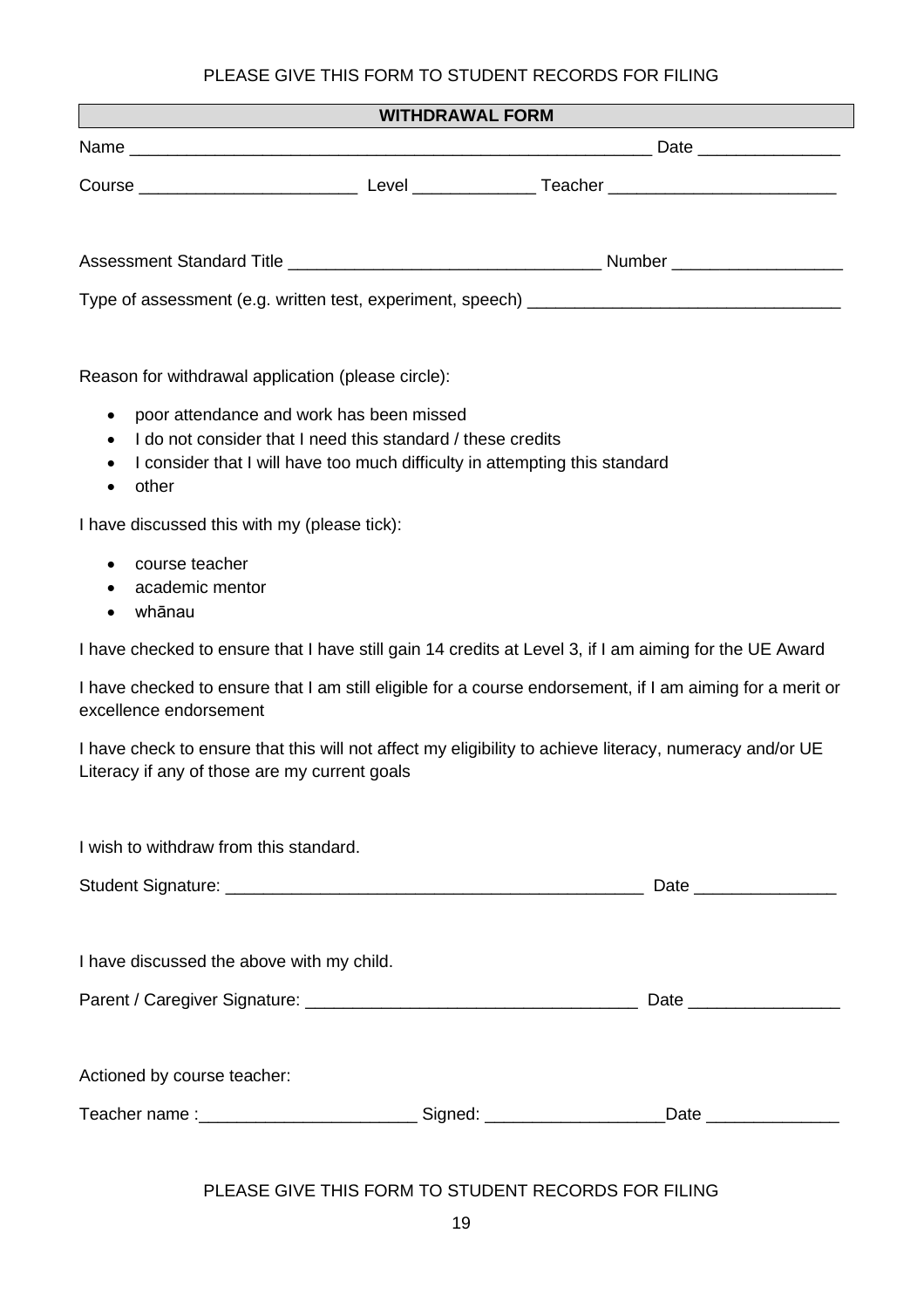#### **AGREEMENT FOR AN INDIVIDUALISED LEARNING PLAN IN A COURSE**

| This agreement is for the student above to have an Individualised Learning Plan in this course.                                                                                                           |                                                                                        |                                                               |                  |  |  |
|-----------------------------------------------------------------------------------------------------------------------------------------------------------------------------------------------------------|----------------------------------------------------------------------------------------|---------------------------------------------------------------|------------------|--|--|
| Course __________________________                                                                                                                                                                         |                                                                                        |                                                               |                  |  |  |
|                                                                                                                                                                                                           |                                                                                        |                                                               |                  |  |  |
| The student, parent/caregiver/s and teacher agree that the following learning and assessment plan<br>will benefit the student and enhance their learning and achievement (use another page if necessary). |                                                                                        |                                                               |                  |  |  |
|                                                                                                                                                                                                           |                                                                                        |                                                               |                  |  |  |
|                                                                                                                                                                                                           |                                                                                        |                                                               |                  |  |  |
|                                                                                                                                                                                                           |                                                                                        |                                                               |                  |  |  |
|                                                                                                                                                                                                           |                                                                                        |                                                               |                  |  |  |
|                                                                                                                                                                                                           |                                                                                        |                                                               |                  |  |  |
|                                                                                                                                                                                                           |                                                                                        |                                                               |                  |  |  |
|                                                                                                                                                                                                           |                                                                                        |                                                               |                  |  |  |
|                                                                                                                                                                                                           |                                                                                        |                                                               |                  |  |  |
|                                                                                                                                                                                                           |                                                                                        |                                                               |                  |  |  |
|                                                                                                                                                                                                           |                                                                                        |                                                               |                  |  |  |
|                                                                                                                                                                                                           |                                                                                        |                                                               |                  |  |  |
|                                                                                                                                                                                                           |                                                                                        |                                                               |                  |  |  |
|                                                                                                                                                                                                           |                                                                                        |                                                               |                  |  |  |
| For the course standards that the student is not entering for, please write                                                                                                                               |                                                                                        |                                                               | <b>Tick when</b> |  |  |
| "Not entered - ILP" in the COMMENTS column in the Kamar markbook entry.                                                                                                                                   |                                                                                        |                                                               | complete:        |  |  |
| Other comments re learning, timeframes, assessments or other exceptions: __________________________                                                                                                       |                                                                                        |                                                               |                  |  |  |
| <b>Student Name:</b>                                                                                                                                                                                      | _____________________________Signed: ______________________________Date ______________ |                                                               |                  |  |  |
| Parent/Caregiver Name: _________________________________Signed: ___________________________Date _____________                                                                                             |                                                                                        |                                                               |                  |  |  |
| Teacher Name:                                                                                                                                                                                             | __________________________Signed: ____________________________Date _____________       |                                                               |                  |  |  |
|                                                                                                                                                                                                           |                                                                                        | PLEASE PROVIDE A COPY TO THE PARENT/CAREGIVER AND THE STUDENT |                  |  |  |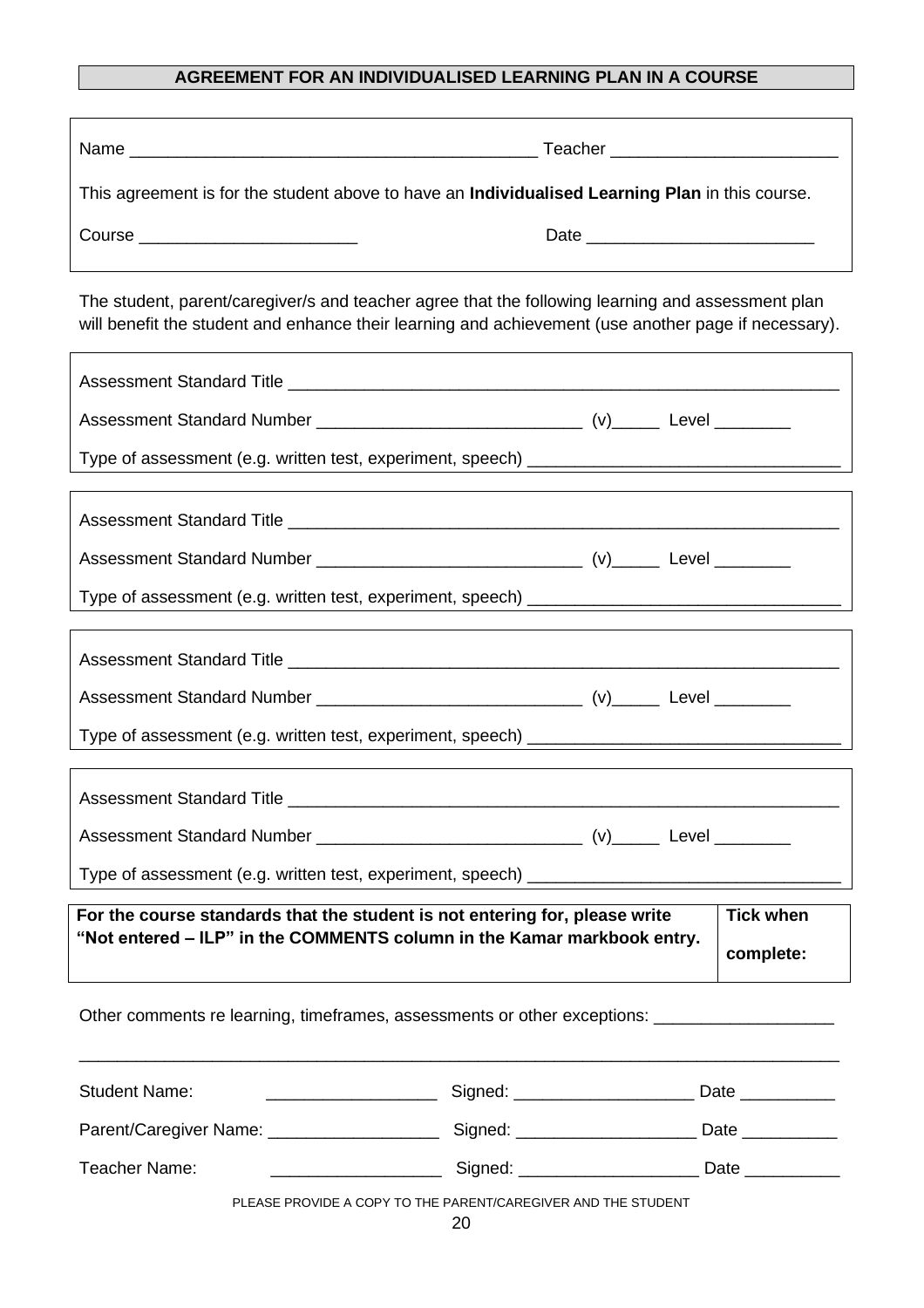#### **BREACH OF RULES INVESTIGATION PROCESS**

The Principal's Nominee will investigate any report of a possible breach of the rules by a candidate in an internal assessment in accordance with this written procedure.

The Principal's Nominee will allow the candidate an opportunity to provide an explanation and will decide on any disciplinary action to be taken in accordance with these written procedures, if the explanation does not satisfy the Principal's Nominee that a breach did not occur.

Where a candidate has been found to have breached the rules whether knowingly, fraudulently or unwittingly, and the breach undermines the credibility of the assessment, the School must report a "Not Achieved" for the assessment standard.

Candidates have the right to an appeal to a designated person in a school, of any decision made relating to any possible breach of the rules under the documented appeal process.

#### **The Rules**

If there is a report that the candidate has done one of the following, then a Breach of the Rules investigation process will be followed.

That the candidate has been reported as whether knowingly or unwittingly

- failing to follow instructions of the person in charge of the assessment
- influencing/assisting/hindering candidates or disrupting the assessment
- carrying out dishonest practice through
	- o attempting to access information or materials or help from another person
	- $\circ$  altering returned assessment materials prior to completing a resubmission
	- $\circ$  engaging in any other practice that might result in an advantage to the candidate or other candidates
- submitting material for assessment that is not their own

#### **Investigation procedure**

- a. The Principal's Nominee will seek to clarify the reported conduct.
- b. If the reported conduct is found to be credible to investigate, then the candidate/s and/or others reportedly involved will be sent a letter with copies of any relevant information or reports, indicating the
	- i. conduct that may have been in breach of the rules;
	- ii. rule/s that the conduct may have breached;
	- iii. process that will be followed; and
	- iv. entries and any results that may be withheld until the investigation is completed and a decision is reached –

and will be invited to make written comment to the Principal's Nominee about their conduct within 5 school days of the date of the letter.

- c. Investigation into a possible breach of the rules may involve consultation with any other person able to provide relevant information.
- d. While the Principal's Nominee is investigating a possible breach of the rules she/he will instruct the teacher concerned to suspend the assessment process for the candidate/s, until a decision is made as to whether or not a breach has occurred.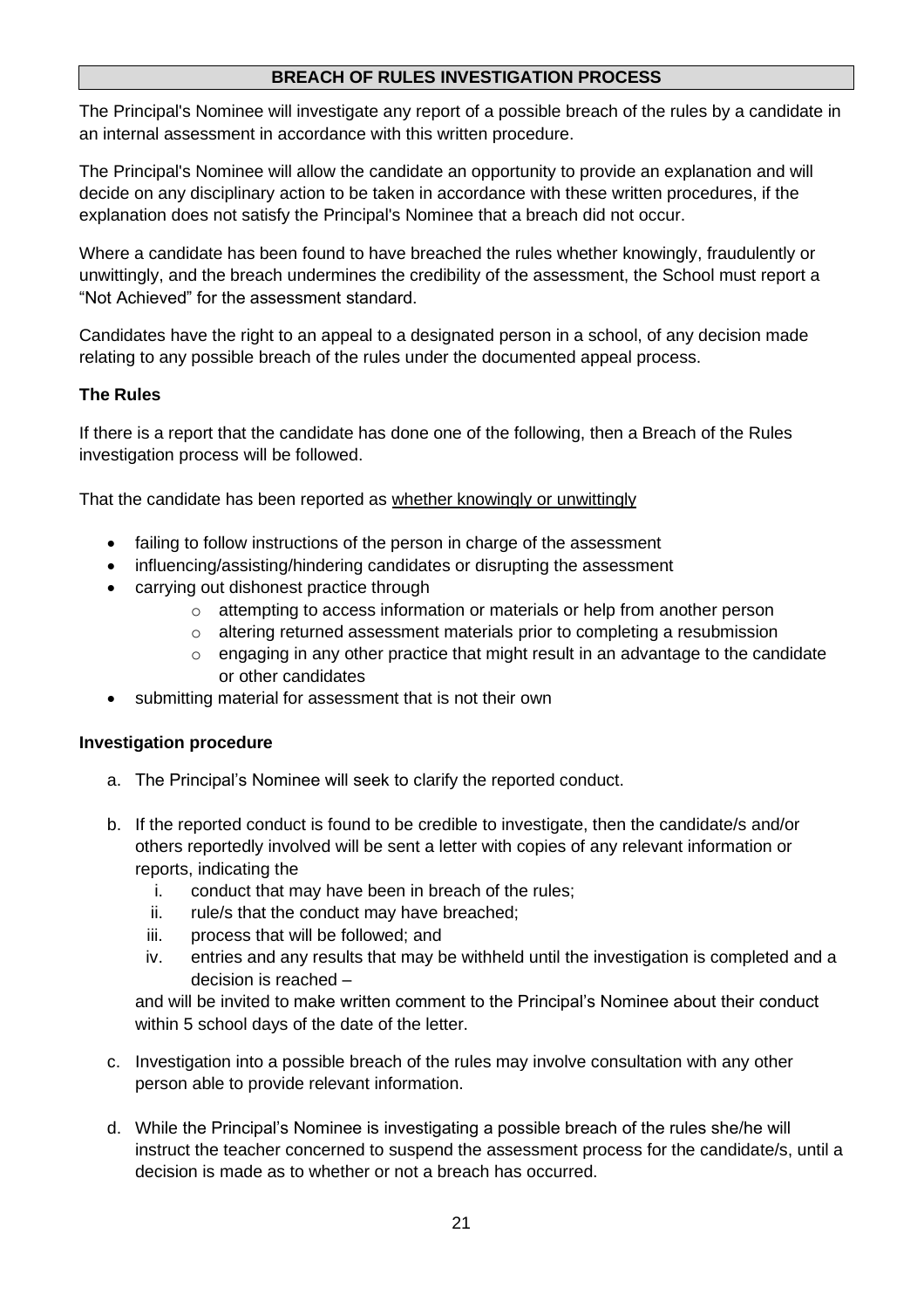e. If, at any stage of the investigation, the Principal's Nominee receives written comment from the candidate or any other person which explains their conduct and satisfies the Principal's Nominee that a breach by the candidate or other person has not occurred or is not proven, the assessment process will be continued at the next reasonable time where possible, and **no further action** will be taken.

#### **Decision making process**

- f. After any written comment is received from the candidate or other person within the 5 school days, or on or after the expiry of the 5 school days if no written communication is received, a decision will be made by the Principal's Nominee on the reported breach of the rules of external assessment. This decision will take into consideration all the information received, when the Principal's Nominee reasonably believes there is sufficient information upon which to make an informed decision.
- g. The candidate or other person will be informed in writing of the decision by the Principal's Nominee, and, if a breach is found, the penalties (if any) to be imposed.
- h. Where the Principal's Nominee considers a formal **face-to-face meeting** would assist in eliciting information upon which an informed decision can be made, the candidate or other person will be invited to the meeting and may bring a support person with them.

The meeting will be chaired by the Principal or his/her delegate, and the following procedure will apply:

- i. the candidate or other person will be given at least 48 hours' notice of the date of any face-to-face meeting, will be given copies of any relevant new reports or information held by the Principal's Nominee, and may provide written submissions prior to the meeting:
- ii. the candidate or other person may choose to provide written submissions and not attend the face-to-face meeting:
- iii. the candidate or other person may choose to neither provide written submissions nor attend a face-to-face meeting.
- i. Where the candidate or other person chooses not to  $$ 
	- i. provide written submissions; or
	- ii. accept the offer of a face-to-face meeting, or
	- iii. reply to the offer of a face-to-face meeting, or
	- iv. attend the face-to-face meeting after accepting the offer of a meeting –
	- v. the decision making process will be as provided for section n.
- j. Where the candidate provides written submission but does not attend the face-to-face meeting, the decision making process will be as provided for in section n.
- k. Where the candidate or other person attends the face-to-face meeting, the Principal or his/her delegate as chair will:
	- i. outline to the candidate or other person the reported conduct that may be in breach of the rules and the possible penalties; and
	- ii. listen to, discuss and clarify:
		- 1. any issues in relevant submissions and views of the Principal's Nominee, and of the candidate or of the other person in relation to the reported conduct;
		- 2. any issues in respect of breaches of the rules of internal assessment, and
		- 3. any issues in respect of penalties.